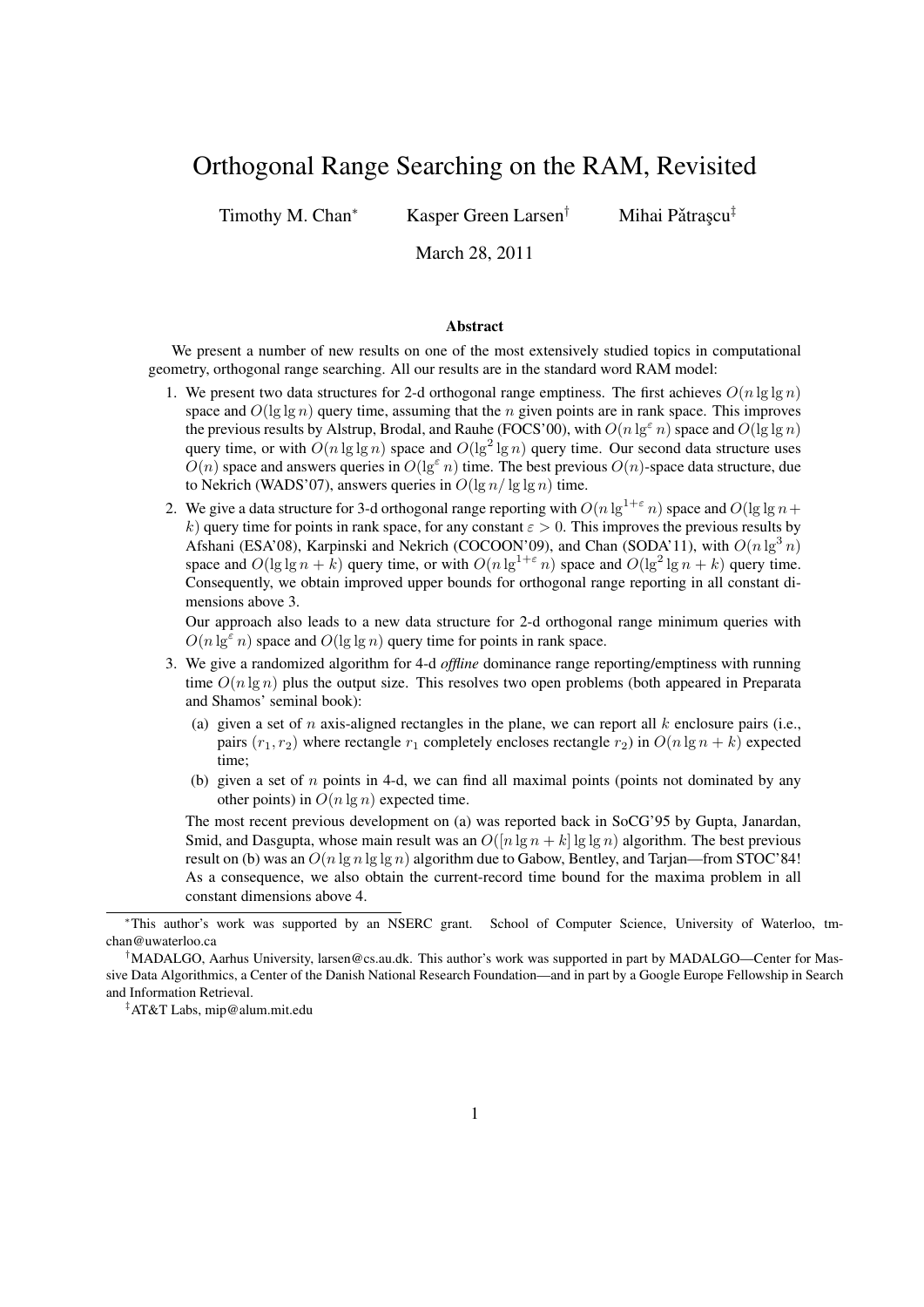# 1 Introduction

We revisit one of the most fundamental and well-studied classes of problems in computational geometry, orthogonal range searching. The goal of these problems is to preprocess a set of n input points in d-dimensional space such that one can efficiently aggregate information about the points contained in an axis-aligned query rectangle or box. The most typical types of information computed include counting the number of points, computing their semigroup or group sum, determining emptiness, and reporting the points in the query range. These problems have been studied extensively for more than three decades, yet many questions have remained unresolved. See e.g. [9, 38, 57, 1, 60, 8, 49, 10, 19, 18, 24, 20, 25, 21, 23, 46, 50, 47, 39, 6, 5, 31, 61, 54, 40] for just a fraction of the vast amount of publications on orthogonal range searching.

Recent papers [2, 3] have made progress on the pointer machine model and I/O model. In this paper, we study orthogonal range searching in the standard word RAM model, which is arguably the most natural and realistic model of computation to consider in internal memory. We obtain the best RAM upper bounds known to date for a number of problems, including: 2-d orthogonal range emptiness, 3-d orthogonal range reporting, and offline 4-d dominance range reporting.

# 1.1 Range Searching Data Structures

In what follows, when stating data structure results, we assume that all input point sets are in *rank space*, i.e., they have coordinates on the integer grid  $[n]^d = \{0, \ldots, n-1\}^d$ . This assumption is for convenience only: in a w-bit word RAM when all coordinates are in  $[U]^d$  with  $U = 2^w$ , we can always reduce to the rank-space  $(U = n)$  case by adding to the query time bound a term proportional to the cost of predecessor search [55], which is e.g.  $O(\lg \lg U)$  by van Emde Boas trees [59] or  $O(\lg_m n)$  by fusion trees [30]. After rank space reduction, all the algorithms mentioned use only RAM operations on integers of  $O(\lg n)$  bits. (The predecessor lower bound holds even for range emptiness in 2-d, so the additive predecessor cost in the upper bound is optimal.)

Range reporting in 2-d. The most basic version of orthogonal range searching is perhaps range reporting in 2-d (finding all points inside a query range). Textbook description of range trees [56] implies a solution with  $O(n \lg n)$  space and  $O(\lg n + k)$  query time, where k denotes the output size of the query (i.e., the number of points reported). Surprisingly, the best space–query bound for this basic problem is still open. Chazelle [19] gave an  $O(n)$ -space data structure with  $O(\lg n + k \lg^2 n)$  query time, which has been reduced slightly by Nekrich [51] to  $O(\lg n / \lg \lg n + k \lg^2 n)$ . (Throughout the paper,  $\varepsilon > 0$  denotes an arbitrarily small constant.) Overmars [52] gave a method with  $O(n \lg n)$  space and  $O(\lg \lg n + k)$  query time. This query time is optimal for  $O(n \lg^{O(1)} n)$ -space structures in the cell probe model (even for range emptiness in the rank-space case), by reduction from colored predecessor search [55]. Alstrup, Brodal and Rauhe [8] presented two solutions, one achieving  $O(n \lg^{\epsilon} n)$  space and optimal  $O(\lg \lg n + k)$  query time, and one with  $O(n \lg \lg n)$  space and  $O(\lg^2 \lg n + k \lg \lg n)$  query time, both improving Chazelle's earlier data structures [19] with the corresponding space bounds. In Section 2, we present two new solutions. Our first solution achieves  $O(n \lg \lg n)$  space and  $O((1 + k) \lg \lg n)$  query time, thus strictly improving Alstrup et al.'s second structure. Secondly, we present an  $O(n)$ -space data structure with query time  $O((1 + k) \lg^{\epsilon} n)$ , significantly improving the first term of Nekrich's result.

We can also solve range emptiness in 2-d (testing whether a query rectangle contains any input point) by setting  $k = 0$ . Here, our results are the most attractive, improving on all previous results. For example, our method with  $O(n \lg \lg n)$  space has optimal  $O(\lg \lg n)$  query time, and simultaneously improves both of Alstrup et al.'s solutions  $(O(n \lg \varepsilon n)$  space and  $O(\lg \lg n)$  time, or  $O(n \lg \lg n)$  space and  $O(\lg^2 \lg n)$  time).

Range reporting in 3-d. By a standard reduction, Alstrup et al.'s first 2-d result directly implies a data structure for 3-d orthogonal range reporting with space  $O(n \lg^{1+\epsilon} n)$  and query time  $O(\lg n + k)$ ; this im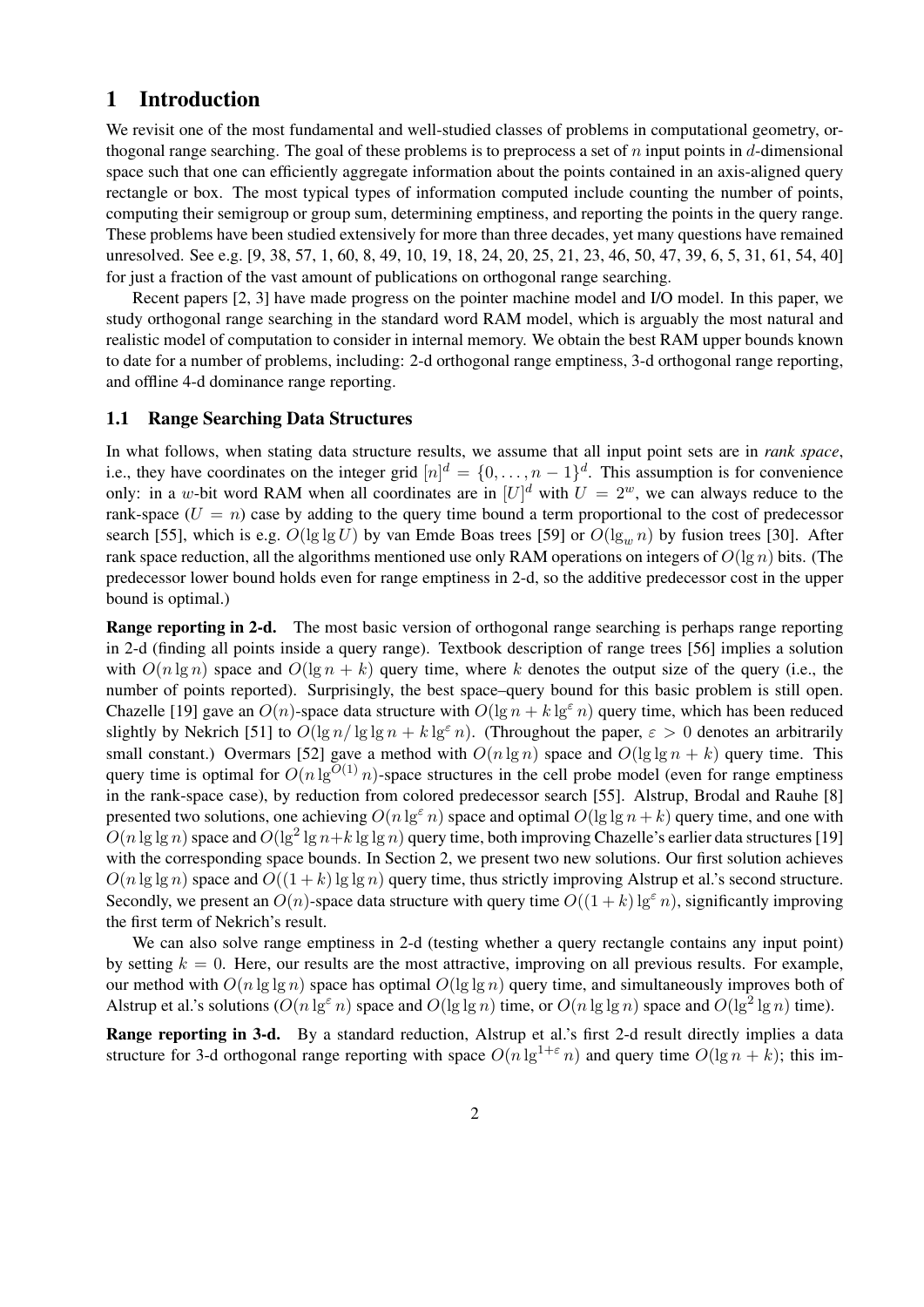proved an already long chain of previous work. Nekrich [50] was the first to achieve sublogarithmic query time for 3-d orthogonal range reporting: his data structure has  $O(n \lg^4 n)$  space and  $O(\lg^2 \lg n + k)$  query time. Afshani [1] subsequently improved the space to  $O(n \lg^3 n)$  while maintaining the same  $O(\lg^2 \lg n + k)$ query time. Karpinski and Nekrich [40] later reduced the space to  $O(n \lg^{1+\epsilon} n)$  at the cost of increasing the query time to  $O(\lg^3 \lg n + k)$ , by borrowing ideas of Alstrup et al. [8]. In these methods by Afshani [1] and Karpinski and Nekrich [40], two of the  $\lg \lg n$  factors come from orthogonal planar point location. By using the most recent result on orthogonal point location by Chan [14], one of the  $\lg \lg n$  factors can automatically be eliminated in all of these time bounds. This still leaves the query time of Karpinski and Nekrich's structure at  $O(\lg^2 \lg n + k)$ , however. In Section 3, we present a new method with  $O(n \lg^{1+\epsilon} n)$  space and optimal  $O(\lg \lg n + k)$  query time, simultaneously improving all previous methods that have linear dependence in  $k$ .<sup>1</sup>

Range reporting in higher dimensions. By a standard reduction, the previous 3-d results [1, 40, 14] imply data structures for d-dimensional orthogonal range reporting with  $O(n \lg^d n)$  space and  $O(\lg^{d-3} n \lg \lg n+k)$ query time, or  $O(n \lg^{d-2+\varepsilon} n)$  space and  $O((\lg n / \lg \lg n)^{d-3} \lg^2 \lg n + k)$  query time for  $d \ge 4$ . Our result implies a d-dimensional data structure with  $O(n \lg^{d-2+\epsilon} n)$  space and  $O((\lg n / \lg \lg n)^{d-3} \lg \lg n + k)$  query time. This query bound is the best known among all data structures with  $O(n \lg^{O(1)} n)$  space; our space bound is the best known among all data structures with  $O(\lg^{O(1)} n + k)$  query time.

The 4-d case is especially nice, as we get  $O(n \lg^{2+\epsilon} n)$  space and  $O(\lg n + k)$  query time. This query time almost matches Pătrașcu's  $\Omega(\lg n / \lg \lg n)$  lower bound [54] for  $O(n \lg^{O(1)} n)$ -space structures in the cell probe model for 4-d emptiness.

Range minimum in 2-d. Our 3-d range reporting method can also be modified to give a new result for the 2-d range minimum query problem (see the appendix), with  $O(n \lg^{\epsilon} n)$  space and  $O(\lg \lg n)$  query time.

### 1.2 Offline Range Searching

Finally, in Section 4, we turn to *offline* (or *batched*) versions of orthogonal range searching where all queries are given in advance; the goal is to minimize the total time needed to answer all queries, including preprocessing. Offline problems are important, as efficient algorithms are often obtained through the use of efficient data structures in offline settings. Offline problems also raise new challenges, beyond simply the issue that preprocessing times sometimes get ignored in analysis of data structures in the literature. Interestingly, the complexity of offline problems may be fundamentally different from their online counterparts: examples include predecessor search (where the offline problem is related to integer sorting and can be solved in  $O(\sqrt{\lg \lg n})$ expected time per query [37]), orthogonal 2-d range counting (where recently Chan and Pătrașcu [16] have obtained an offline  $O(\sqrt{\lg n})$  bound per query, better than the online  $O(\lg n / \lg \lg n)$  bound), and nonorthogonal 2-d point location (where Chan and Pǎtraşcu [17] have obtained an offline  $2^{O(\sqrt{\lg\lg n})}$  bound, better than the current online  $O(\lg n / \lg \lg n)$  or  $O(\sqrt{\lg U / \lg \lg U})$  bound [15]).

Offline dominance reporting in 4-d and the rectangle enclosure problem in 2-d. Our main result on offline range searching is a new algorithm for the offline 4-d dominance reporting problem: given  $n$  input points and n query points, report for each query point q all input points that are dominated by q. Here,  $p = (x_1, \ldots, x_d)$  is *dominated* by  $q = (a_1, \ldots, a_d)$  iff  $x_i \leq a_i$  for every *i*, i.e., *p* lies inside the *d*-sided range  $(-\infty, a_1] \times \cdots \times (-\infty, a_d]$  (an *orthant*). In other words, given n red points and n blue points, we want to report all pairs  $(p, q)$  where the red point p is dominated by the blue point q. We give a randomized algorithm that solves this problem in  $O(n \lg n + k)$  expected time in 4-d, where k denotes the total output size.

(Note that the best known online data structure for 4-d dominance reporting with  $O(\lg n + k)$  query time requires  $O(n \lg^{1+\epsilon} n)$  space and preprocessing time at least as big, and thus is not applicable here.)

<sup>&</sup>lt;sup>1</sup>As Karpinski and Nekrich [40] observed, space can be slightly reduced to  $O(n \lg n \lg^{O(1)} \lg n)$  if one is willing to give up linear dependence in k, with query time  $O(\lg^2 \lg n + k \lg \lg n)$ .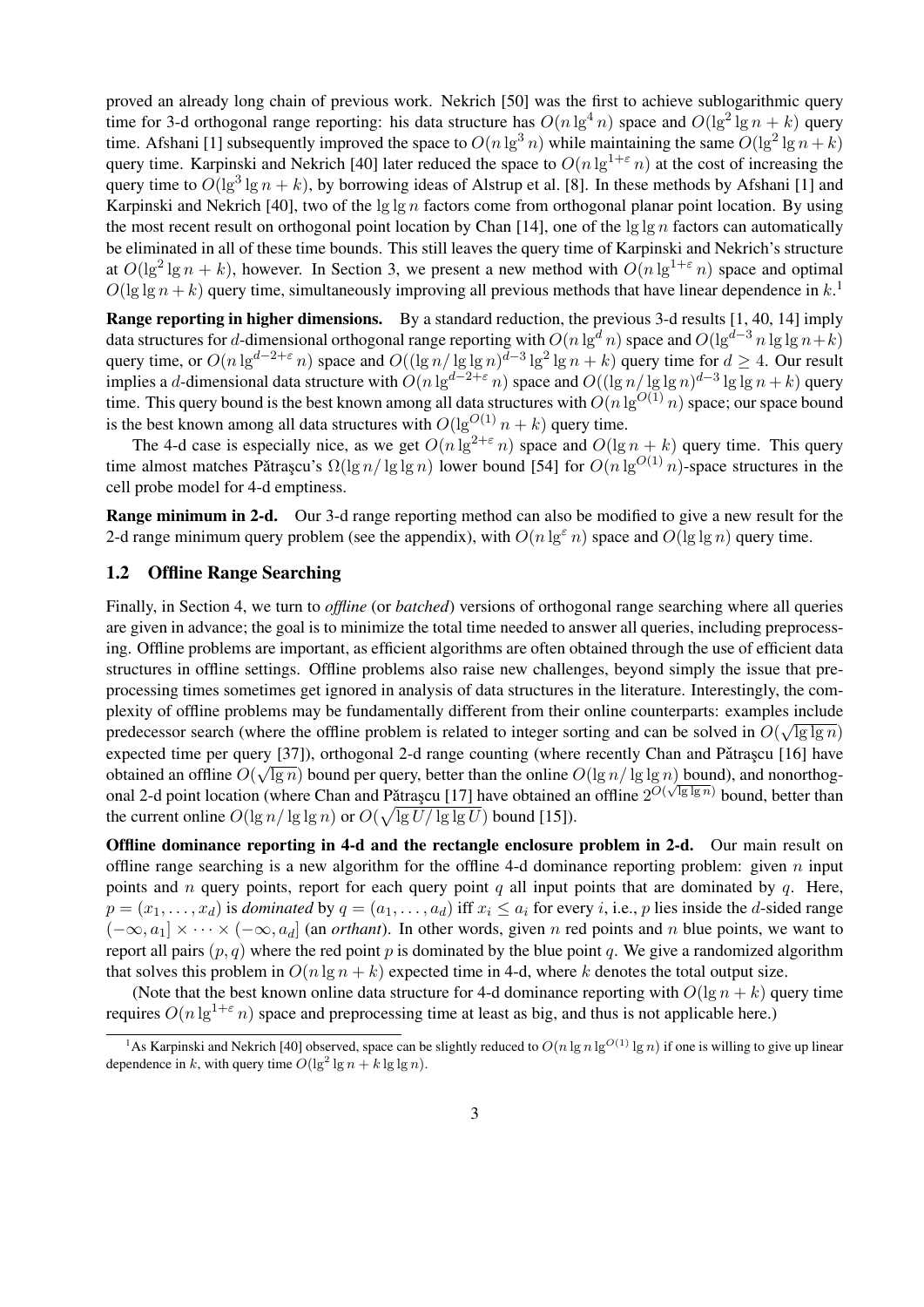In the literature, offline 4-d dominance reporting is studied under the guise of the 2-d *rectangle enclosure* problem: given n rectangles in 2-d, report all pairs  $(r_1, r_2)$  where rectangle  $r_1$  completely encloses rectangle  $r_2$ . By mapping each rectangle to a point in 4-d, it is easy to see that the problem reduces to offline 4-d dominance reporting (in fact, it is equivalent to dominance reporting in the "monochromatic" case, where we equate the query point set with the input point set). This classical problem has the distinction of being the last problem covered in Preparata and Shamos' standard textbook [56]. In the early 1980s, Vaishnavi and Wood [58] and Lee and Preparata [45] both gave  $O(n \lg^2 n + k)$ -time algorithms. The main result of a SoCG'95 paper by Gupta et al. [36] was an  $O([n \lg n + k] \lg \lg n)$ -time algorithm. An alternative algorithm by Lagogiannis et al. [44] obtained the same time bound. A number of researchers (the earliest seems to be Bentley and Wood [12]) raised the question of finding an  $O(n \lg n+k)$ -time algorithm. Particularly frustrating is the fact that obtaining  $O(n \lg n + k)$  time is easy for the similar-sounding *rectangle intersection* problem (reporting all pairs of intersecting rectangles). Our new randomized algorithm shows that the 2-d rectangle enclosure problem can be solved in  $O(n \lg n + k)$  time, finally resolving a 3-decades-old question.

By a standard reduction, our result implies a randomized  $O(n \lg^{d-3} n + k)$ -time algorithm for offline dominance reporting for any constant dimension  $d \geq 4$ .

Offline dominance emptiness and the maxima problem. Our algorithm can also solve the offline dominance emptiness problem in  $O(n \lg^{d-3} n)$  expected time for any constant  $d \geq 4$ : here, given n input points and n query points, we want to decide for each query point q whether some input point is dominated by  $q$ .

A notable application is the *maxima* problem: given n points, identify all maximal points, i.e., points that are dominated by no other point. Like its cousin, the convex hull problem, this problem plays a fundamental role in computational geometry and is often used as examples to illustrate basic algorithmic techniques. It has many applications and is related to concepts from other fields (e.g., skyline queries in databases and Pareto optimality in economics). The earliest result for dimensions  $d > 3$  was Kung, Luccio, and Preparata's  $O(n \lg^{d-2} n)$ -time algorithm [43, 56] from 1975. While progress has been made on probabilistic results for random point sets [11, 27, 34], output-sensitive results [27, 41], and even instance-optimal results [4], the best worst-case result for the maxima problem has remained the one from Gabow, Bentley, and Tarjan's classic STOC'84 paper [33]. (That paper is well remembered for introducing Cartesian trees.) Gabow et al.'s time bound is  $O(n \lg^{d-3} n \lg \lg n)$  for  $d \geq 4$ . Our (randomized) result implies the first improvement in two and a half decades:  $O(n \lg^{d-3} n)$ . In particular, we obtain the first  $O(n \lg n)$  algorithm for the 4-d maxima problem.

Other applications. Our offline dominance result also leads to the current best results for other standard problems (see the appendix), such as bichromatic  $L_{\infty}$ -closest pair and  $L_{\infty}$ -minimum spanning tree for  $d \geq 4$ .

Organization. In the three subsequent sections, we describe our new methods for 2-d orthogonal range reporting, 3-d orthogonal range reporting, and offline 4-d dominance range reporting. These sections are independent of each other and can be read separately. Interestingly, our techniques for 2-d range reporting are not based on Alstrup et al.'s previous grid-based approach [8] but draw on new ideas related to succinct data structures. Our 3-d range reporting structure is based on Alstrup et al.'s approach, but with new twists. Finally, our 4-d offline algorithm involves an unusual (and highly nonobvious) mixture of bit-packing techniques [16] and classical computational geometric tools (Clarkson–Shor-style random sampling).

# 2 Range Reporting in 2-d

The goal of this section is to prove:

**Theorem 2.1.** *For any*  $2 \leq B \leq \lg^{\epsilon} n$ , we can solve 2-d orthogonal range reporting in rank space with:  $O(n \cdot B \lg \lg n)$  *space and*  $O(\lg \lg n + k \cdot \lg_B \lg n)$  *query time; or*  $O(n \cdot \lg B \lg n)$  *space and*  $(1+k) \cdot O(B \lg \lg n)$ *query time.*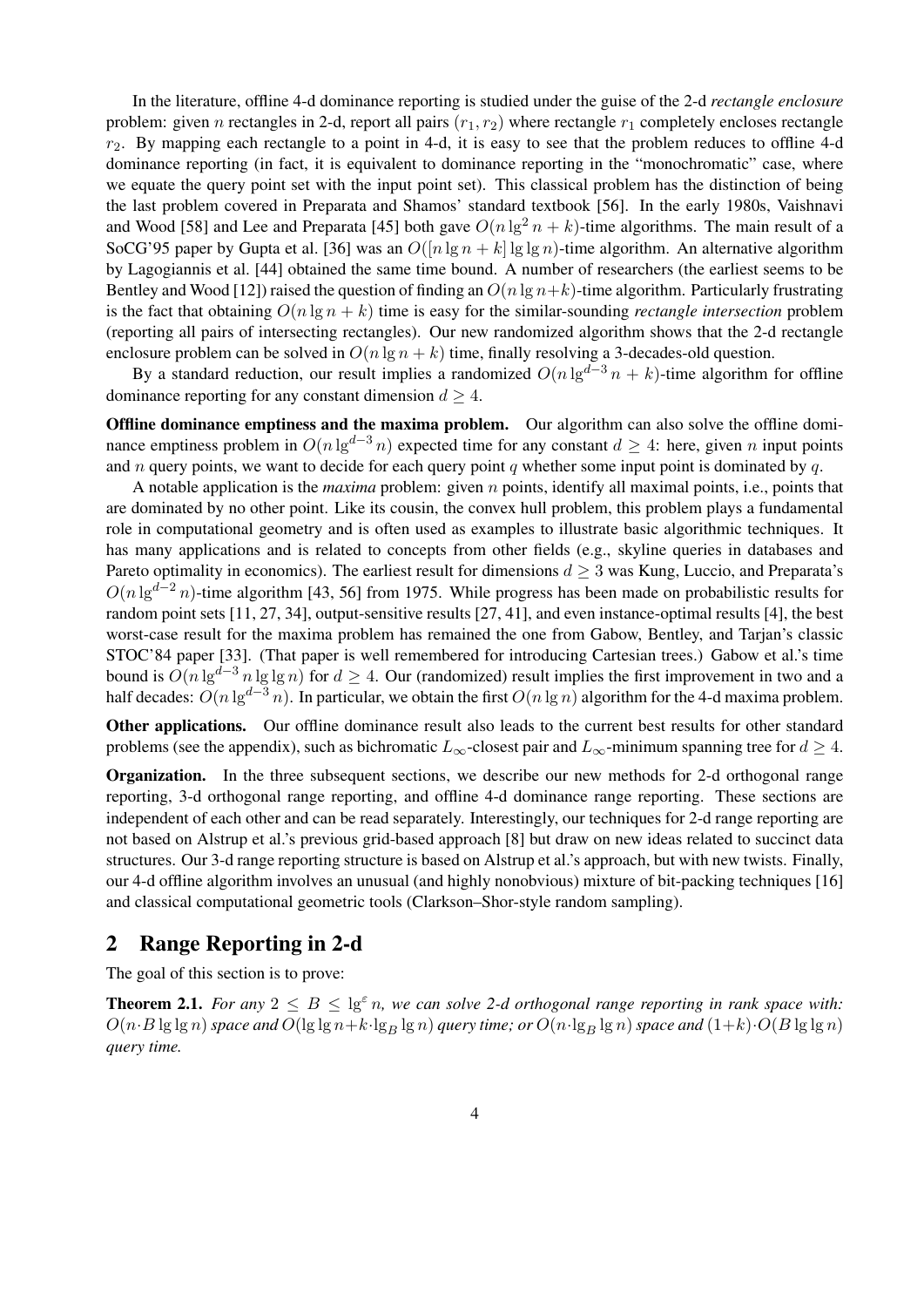At the inflection point of the two trade-offs, we get a data structure with space  $O(n \lg \lg n)$  and query time  $(1+k)\cdot O(\lg \lg n)$ . At one extreme point, we have space  $O(n)$  and query time  $(1+k)\cdot O(\lg^2 n)$ . At the other extreme, we have space  $O(n \lg^{\epsilon} n)$  and query time  $O(\lg \lg n + k)$ , thus matching the bounds of Alstrup et al. Note that all these tradeoffs also apply to emptiness with  $k$  set to 0. This can be seen through a black-box reduction: Assume a reporting data structure with query time  $t_1 + t_2k$  is available. Given an emptiness query, run the query algorithm on the reporting data structure using the same query. If the query algorithm terminates within  $t_1$  computation steps, we immediately get the answer, otherwise we terminate after  $t_1 + 1$  operations, at which point we know  $k > 0$  and thus we know the range is nonempty.

We will describe a linear-space reduction from 2-d orthogonal range reporting to the following "ball inheritance" problem, a pointer-chasing-type problem reminiscent of fractional cascading [24]. Consider a perfect binary tree with n leaves. Also consider n labelled balls, which appear in an ordered list at the root of the tree. We imagine distributing the balls from the root down to the leaves, in  $\lg n$  steps. In the *i*-th step, a node on level  $\lg n - i$  contains a subset of the balls in an ordered list, where the order is the same as the original order at the root. Each ball chooses one of the two children of the node and is "inherited" by that child. The number of balls in each node across a level is the same. That is, on level  $i$ , each node contains exactly  $2^i$  balls, and each leaf contains exactly one ball.

Given the inheritance data described above, the goal is to build a data structure that answers the following type of query: given a node and an index into its list of balls, what leaf does the indicated ball eventually reach? We may imagine each ball as having  $\lg n$  copies, one at each node on its root-to-leaf path. Conceptually, each ball stores a pointer to its copy on the level below. The identity of a ball on level i consists of a node at level i, and the index of the ball in the node's list. The goal is, given (the identity of) a ball on some level, to traverse the pointers down to the tail of the list, and report the leaf's identity.

In Section 2.1, we give space/time trade-offs for the problem with results parallel to Theorem 2.1. These trade-offs come out naturally given the definition of ball inheritance: our data structure mimicks skip lists on  $n$  independent lists with the copies of each ball. In Section 2.2, we give a reduction from 2-dimensional range reporting to this abstract ball-inheritance problem.

### 2.1 Solving the Ball-Inheritance Problem

This subsection will prove:

**Lemma 2.2.** *For any*  $2 \leq B \leq \lg^{\epsilon} n$ , we can solve the ball-inheritance problem with: (1) space  $O(nB \lg \lg n)$ and query time  $O(\lg_B \lg n)$ ; or (2) space  $O(n \lg_B \lg n)$  and query time  $O(B \lg \lg n)$ .

Using standard techniques, one can represent the pointers on each level of the tree with  $O(n)$  bits such that we can traverse a pointer in constant time. This uses the rank problem from succinct data structures: represent a bit vector  $A[1\,.. \,n]$  using  $O(n)$  bits, to answer  $\text{rank}(k) = \sum_{i \leq k} A[i]$ . In fact solutions with very close to *n* bits of space and constant query time are known [53]. For every node, we store a solution to the rank problem among its balls, where "0" denotes a ball going to the left child, and "1" a ball going to the right child. The index of a ball in the right child is  $rank(i)$  evaluated at the parent. The index of ball i in the left child is  $i - \text{rank}(i)$ .

This trivial data structure uses  $O(n \lg n)$  bits in total, or  $O(n)$  words, but has  $O(\lg n)$  query time. For faster queries, the query will need to skip many levels at once. We use an easy generalization of rank queries, which we prove in the appendix:

Lemma 2.3. *Consider an array* A[1 . . n] *with elements from some alphabet* Σ*. We can construct a data structure of*  $O(n \lg \Sigma)$  *bits which answers in constant time* rank(k) = *the number of elements in*  $A[1 \tcdot k]$ *equal to*  $A[k]$ *.*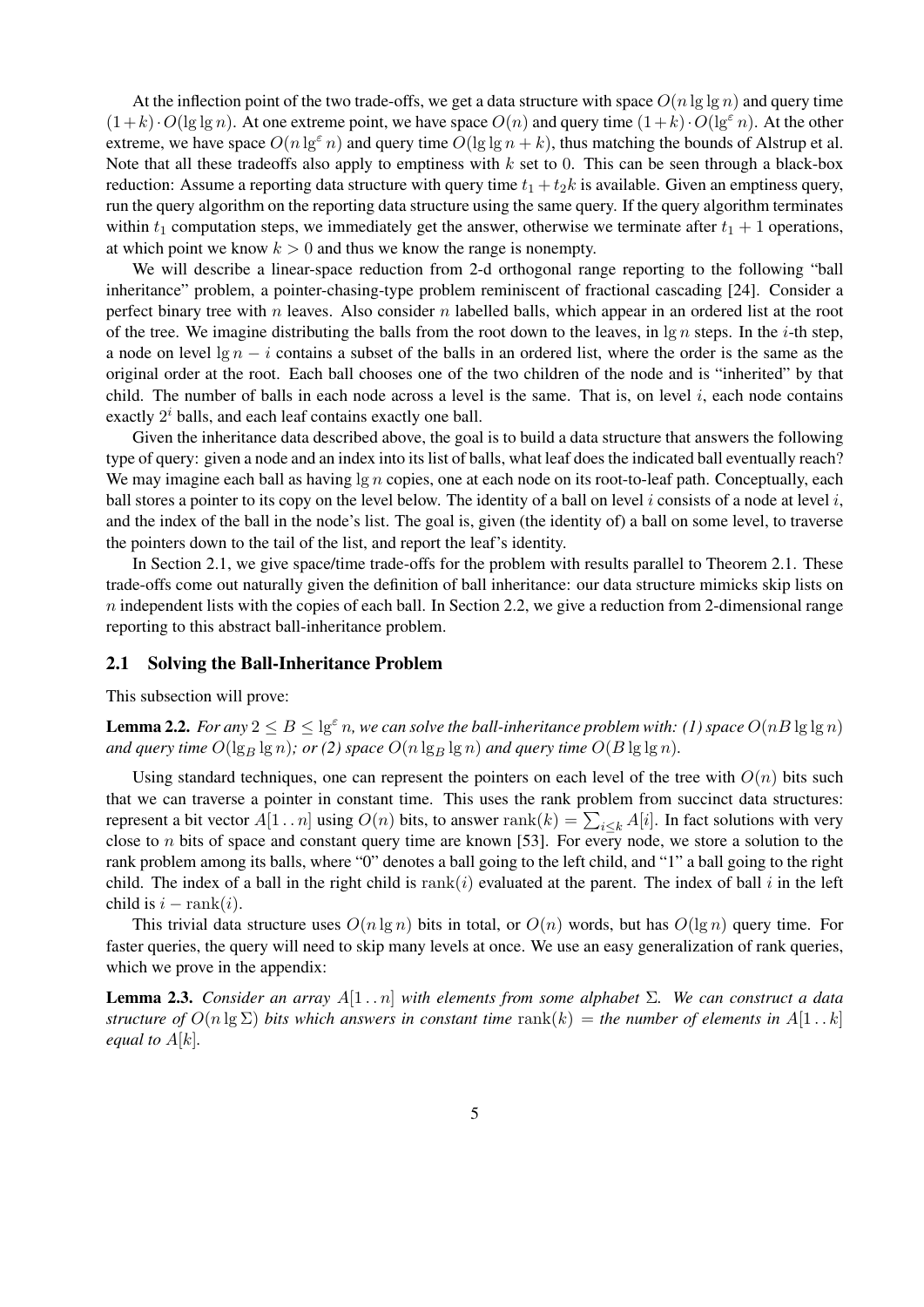In our context, the lemma implies that we can store all pointers from balls at level i to balls at level  $i + \Delta$ using  $O(n\Delta)$  bits of space. Indeed, each ball can be inherited by 2<sup> $\Delta$ </sup> descendants of its current node (the alphabet  $\Sigma$  will denote this choice of the descendant  $\Delta$  levels below). To compute the index of a ball in the list of its node at level  $i + \Delta$ , we simply have to count how many balls before it at level i go to the same descendant (a rank query).

For intuition of how to use this building block, consider an abstract problem. We need to augment a linked list of m nodes in a manner similar to a skip list. Any node is allowed to store a pointer  $\Delta$  nodes ahead, but this has a cost of  $\Delta$ . The goal is to reach the tail of the list from anywhere in a minimal number of hops, subject to a bound on the total cost of the skip pointers. For any  $2 \leq B \leq m$ , we can solve this problem as follows:

- Traversal time  $O(\lg_B m)$  with pointer cost  $O(m \cdot B \lg_B m)$ . Define the level of a node to be the number of trailing zeros when writing the node's position in base  $B$ . Each node on level i stores a pointer to the next node on level  $i + 1$ , or to the tail if no such node exists. The cost of a node at level i is  $O(B^{i+1})$ , which is  $O(\frac{m}{B^i}B^{i+1}) = O(mB)$  across a level. The traversal needs to look at  $O(\lg_B m)$  pointers (one per level) before reaching the tail.
- Traversal time  $O(B \lg_B m)$  with pointer cost  $O(m \cdot \lg_B m)$ . Each node on level i stores a pointer that skips  $B^i$  nodes, or to the tail if no such node exists. In other words, each node on level i stores a pointer to the next node on level i or higher (whichever comes first). The cost of a node on level i is  $O(B<sup>i</sup>)$ , so all nodes on level i cost  $O(\frac{m}{B^i}B^i) = O(m)$ . The total cost is thus  $O(m \lg_B m)$ . We can reach the tail from anywhere with  $O(B \lg_B m)$  pointer traversals, since we need at most B nodes on each level, before reaching a node on a higher level.

Returning to the ball-inheritance problem, we will implement the above strategies on the  $n$  lists of copies of each ball, using Lemma 2.3 to store pointers. We use the first strategy in the regime of fast query time, but higher space (tradeoff (1) in Lemma 2.2). Nodes on levels of the tree that are a multiple of  $B^i$  store pointers to the next level multiple of  $B^{i+1}$ . This costs  $O(B^{i+1})$  bits per ball, so the total cost is  $\sum_i$  $\lg n$  $\frac{\lg n}{B^i} \cdot O(B^{i+1}) =$  $O(\lg n \cdot B \cdot \lg_B \lg n)$  bits per ball. This is  $O(nB \lg_B \lg n)$  words of space. The query time is  $O(\lg_B \lg n)$ , since in each step, we jump from a level multiple of  $B^i$  to a multiple of  $B^{i+1}$ . Since the bound is insensitive to polynomial changes in B, the trade-off can be rewritten as: space  $O(nB \lg \lg n)$  and query time  $O(\lg B \lg n)$ .

The second strategy gives low space, but slower query, i.e. tradeoff (2) in Lemma 2.2. Nodes on levels that are a multiple of  $B^i$  store pointers to  $B^i$  levels below (or to the leaves, if no such level exists). The cost of such a level is  $O(B^i)$  bits per ball, so the total cost is  $\sum_i$  $\lg n$  $\frac{\lg n}{B^i} \cdot O(B^i) = O(\lg n \cdot \lg B \lg n)$  bits per ball. This is space  $O(n \lg_B \lg n)$  words. The query time is  $O(B \lg_B \lg n)$ , since we need to traverse at most B levels that are multiples of  $B^i$  before reaching a level multiple of  $B^{i+1}$ . Thus, we obtain query time  $O(B \lg \lg n)$ with space  $O(n \lg_B \lg n)$ .

### 2.2 Solving Range Reporting

This subsection will show:

**Lemma 2.4.** *If the ball inheritance problem can be solved with space* S and query time  $\tau$ , 2-d range reporting *can be solved with space*  $O(S + n)$  *and query time*  $O(|g|g n + (1 + k) \cdot \tau)$ .

Consider n points in 2-d rank space; we may assume n to be a power of two. We build a perfect binary tree over the x-axis. Each ball will represent a point, and the leaf where the ball ends up corresponds to its  $x$ coordinate. The order of balls at the root is the sorted order by y coordinate. We store a structure for this ball inheritance problem. The true identity of the points (their  $x$  and  $y$  coordinates) are only stored at the leaves, taking linear space. We will now describe additional data structures that allow us to answer range reporting with query time  $O(\lg \lg n)$ , plus  $(O(1) + k)$  ball inheritance queries.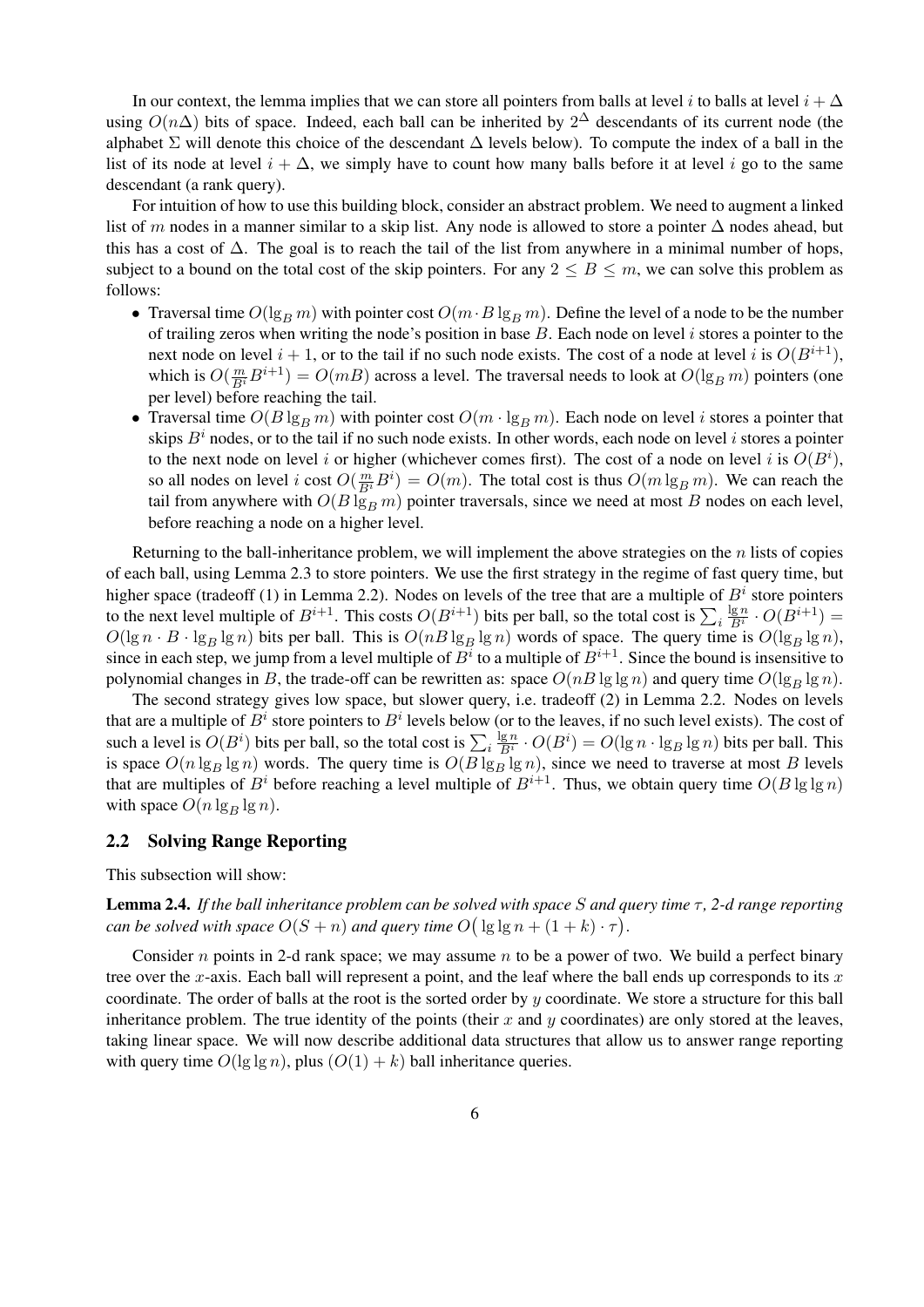Our first ingredient is a succinct data structure for the range minimum problem (RMQ). Consider an array A of n keys (which can be compared). The query is, given an interval  $[i, j]$ , report the index of the minimum key among  $A[i], \ldots, A[j]$ . Note that a data structure for this problem does not need to remember the keys. Information theoretically, the answer is determined if we know the Cartesian tree [33] of the input; a tree takes just 2n bits to describe. Effective data structures matching this optimal space bound are known. See, for example, [29], which describes a data structure with  $2n + o(n)$  bits of space and  $O(1)$  query time.

In each node that is the right child of its parent, we build a succinct RMQ data structure on the points stored in the subtree rooted at that node. In this structure, we use the  $y$  rank of the points as indices in the array, and their x coordinates as keys. In each node that is a left child of its parent, we build a range-maximum data structure (equivalently, an RMQ data structure on the mirrored input). Since each data structure takes a number of bits linear in the size of the node, they occupy a total of  $O(n \lg n)$  bits, i.e.  $O(n)$  words of space.

To report points in the range  $[x_1, x_2] \times [y_1, y_2]$ , we proceed as follows:

- 1. Compute the lowest common ancestor  $LCA(x_1, x_2)$  in the perfect binary tree. This is a constant time operation based on the xor of  $x_1$  and  $x_2$ : the number of zero bits at the end indicates the height of the node, and the rest of the bits indicate the nodes identity. (For instance, we can use an array of  $n$  entries to map the  $x_1 \oplus x_2$  to the right node.)
- 2. We convert  $[y_1, y_2]$  into the rank space of points inside the left and right child of  $LCA(x_1, x_2)$ . This entails finding the successor  $\hat{y}_1$  of  $y_1$  among the y values of the points under the two nodes, and the predecessor  $\hat{y}_2$  of  $y_2$ . See below for how this is done.
- 3. We descend to the right child of  $LCA(x_1, x_2)$ . Using the RMQ data structure, we obtain the index m (the y rank) of the x-minimum point in the range  $[\hat{y}_1, \hat{y}_2]$ . We use the ball-inheritance structure to find the leaf of this point. We retrieve the x coordinate of the point from the leaf, and compare it to  $x_2$ . If greater, there is no output point in the right node. If smaller, we report this point and recurse in  $[\hat{y}_1, m-1]$  and  $[m+1, \hat{y}_2]$  to report more points. We finally apply the symmetric algorithm in the left child of  $LCA(x_1, x_2)$ , using the range maxima until the points go below  $x_1$ .

The cost of step 3 is dominated by the queries to the ball-inheritance problem. The number of queries is two if the range is empty, and otherwise at most twice the number of points reported in each child of the LCA.

We now describe how to support step 2 in  $O(\tau + \lg \lg n)$  time, with just  $O(n)$  space in total. We will use a succinct index for predecessor search. Consider supporting predecessor queries in a sorted array  $A[1..n]$ of w-bit integers. If we allow the query to access entries of the array through an oracle, it is possible to obtain a data structure of sublinear size. More precisely, one can build a data structure of  $O(n \lg w)$  bits, which supports queries in  $O(\lg w)$  time plus oracle access to  $O(1)$  entries; see [35, Lemma 3.3]. (This idea is implicit in fusion trees [32], and dates further back to [7].)

We build such a data structure on the list of  $y$  coordinates at each node. The oracle access to the original  $y$  coordinates is precisely what the ball-inheritance problem supports. Since our points have coordinates of  $O(\lg n)$  bits, each data structure uses  $O(\lg \lg n)$  bits per point, so the total space is  $O(n \lg \lg n)$  words. To reduce the space to linear, we store these predecessor structures only at levels that are a multiple of  $\lg \lg n$ . From  $LCA(x_1, x_2)$ , we go up to the closest ancestor with a predecessor structure. We run predecessor queries for  $y_1$  and  $y_2$  at that node, which take  $O(\lg \lg n)$  time, plus  $O(1)$  queries to the ball-inheritance problem. Then, we translate these predecessors into the rank space of the left and right child of  $LCA(x_1, x_2)$ , by walking down at most  $\lg \lg n$  levels in the ball-inheritance problem (with constant time per level). This concludes the proof of Lemma 2.4, which combined with Lemma 2.2 proves Theorem 2.1.

# 3 Range Reporting in 3-d

In this section, we present a new data structure for 3-d orthogonal range reporting. We find it more convenient now to ignore the default assumption that points are given in rank space. The special case of dominance (i.e.,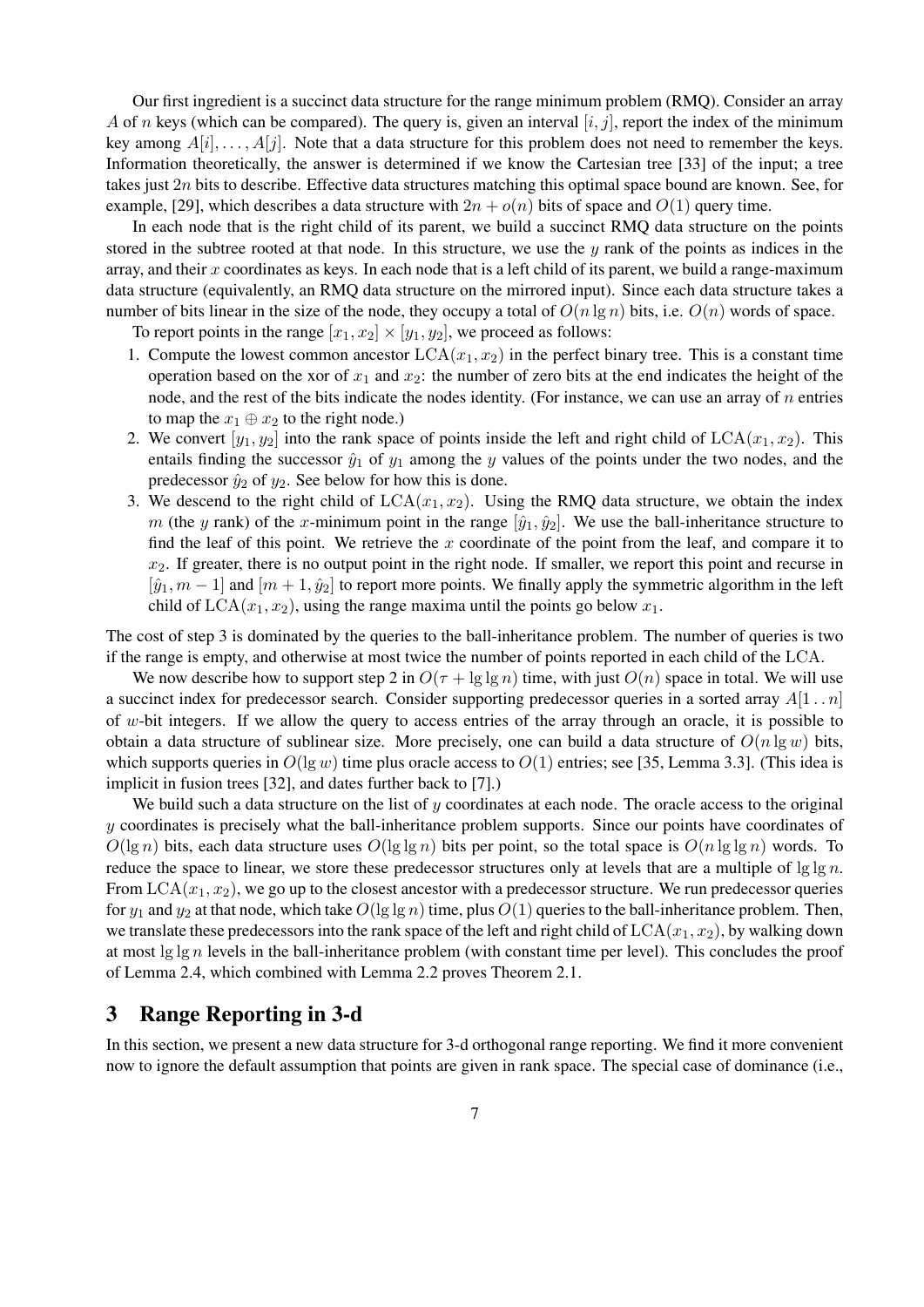3-sided) reporting can already be solved with  $O(n)$  space and  $O(\lg \lg U + k)$  time by known methods [1], using the latest result on orthogonal planar point location [14]. We will show how to "add sides" without changing the asymptotic query time and without increasing space by too much.

### 3.1 The 3-d 4-Sided Problem

Our method is based on a simple variant of Alstrup, Brodal, and Rauhe's grid-based method [8]. Instead of  $\alpha$  grid of dimension near  $\sqrt{n} \times \sqrt{n}$  as used by Alstrup et al.'s and Karpinski and Nekrich's method [40], our a grid of dimension near  $\sqrt{n} \times \sqrt{n}$  as used by Alstrup et al.'s and Karpinski and Nekrich's method [40], key idea is to use a grid of dimension near  $(n/t) \times t$  for a judiciously chosen parameter t.

Specifically, consider the problem of answering range reporting queries for 4-sided boxes in 3-d, i.e., the boxes are bounded in 4 out of the 6 sides where the unbounded sides are from different coordinate axes. W.lo.g., assume that query ranges are unbounded from below in the  $\gamma$  and  $\gamma$  directions. Suppose that there is a base data structure for solving the 3-d 4-sided problem with  $S_0(n)$  space *in bits* and  $Q_0(n, k)$  query time.

**The data structure.** Fix parameters t and C to be set later. Let S be a set of n points in  $[U]^3$ . Build a 2-d grid on the xy-plane with  $n/(Ct)$  rows and t columns, so that each row contains Ct points and each column contains  $n/t$  points.<sup>2</sup> The number of grid cells is  $n/C$ .

We build a data structure for  $S$  as follows:

- 0. For each of the  $t$  columns (in left-to-right order), build a data structure recursively for the points inside the column.
- 1. For each of the  $n/(Ct)$  rows, build a base data structure directly for the points inside the row, with  $S_0(Ct)$  space and  $Q_0(Ct, k)$  query time. Also build a predecessor search structure for the  $n/(Ct)$ horizontal grid lines.
- 2. For each of the t columns, build a 3-sided reporting data structure [14] for the points inside the column, with  $O(n/t)$  words of space, or  $O((n/t) \lg U)$  bits of space, and  $O(\lg \lg U + k)$  query time.
- 3. Let G be the set of at most  $n/C$  points formed by taking the z-lowest point out of each nonempty grid cell. Build a data structure for  $G$  for 4-sided queries using any known method [14] with  $O((n/C) \lg^{O(1)} n)$  space and  $O(\lg \lg U + k)$  query time.
- 4. Finally, for each nonempty grid cell, store the list of all its points sorted in increasing z-order.

Note that by unfolding the recursion, we can view our data structure as a degree-t tree  $T$  where the points in the leaves are arranged in x-order and each node stores various auxiliary data structures (items 1–4).

The space usage in bits satisfies the recurrence

$$
S(n) = tS(n/t) + (n/(Ct))S_0(Ct) + O(n \lg U + (n/C) \lg^{O(1)} n).
$$

For the base case, we have  $S(n) = O(S_0(Ct))$  for  $n < Ct$ . Solving the recurrence gives

$$
S(n) = O(\lg_t n \cdot [(n/(Ct))S_0(Ct) + n \lg U + (n/C) \lg^{O(1)} n])
$$

(assuming that  $S_0(n)/n$  is nondecreasing). The third term disappears by setting  $C = \lg^c n$  for a sufficiently large constant c.

<sup>&</sup>lt;sup>2</sup>Abusing notation slightly, we will not distinguish between a 2-d region (e.g., a row, column, or grid cell) and its lifting in 3-d. For simplicity, we ignore floors and ceilings.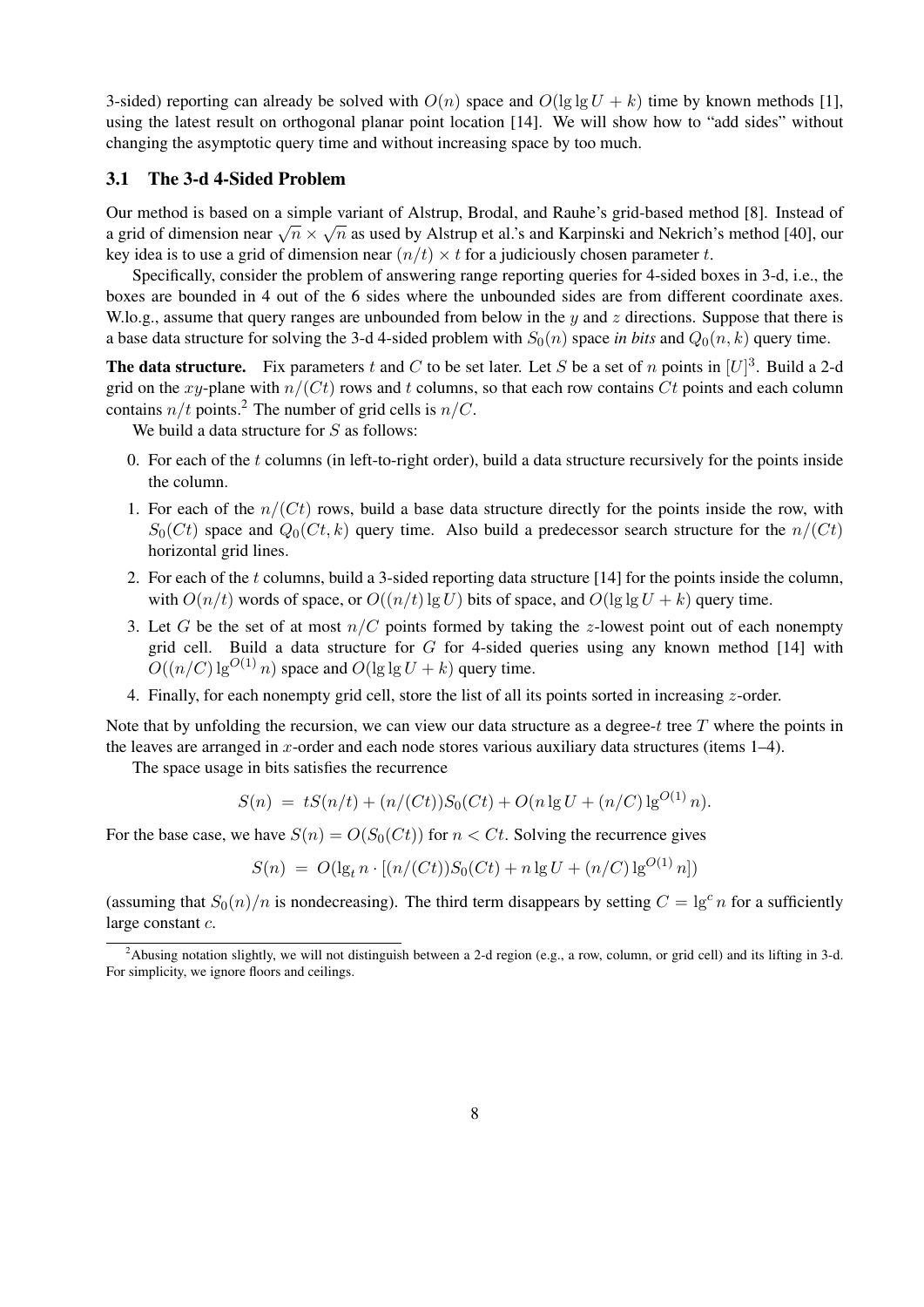**The query algorithm.** Suppose we are given a query range  $q = [x_L, x_R] \times (-\infty, y_0] \times (-\infty, z_0]$  and the x-ranks of  $x_L$  and  $x_R$  w.r.t. the input point set. Let v be the lowest common ancestor of the two leaves of T whose x-range contain  $x_L$  and  $x_R$ . We can find v by performing a word operation on the two given x-ranks (no special LCA data structures are required since  $T$  is perfectly balanced).

From now on, we work exclusively at node  $v$  of the tree. There,  $q$  intersects more than one column. Say  $x_L$  and  $x_R$  are in columns  $j_L$  and  $j_R$  (which can be identified in  $O(1)$  time as we know the x-ranks). Say  $y_0$ is in row i, computable by predecessor search in  $O(\lg \lg U)$  time. We can then answer the query as follows:

- 1. Let  $q_T$  be the ("top") portion of q inside row i. Report all points in  $q_T$  (which is 4-sided) by the base data structure at row *i*. The cost is  $Q_0(Ct, k')$  if  $k'$  denotes the number of points in  $q_T$ .
- 2. Let  $q_L$  and  $q_R$  be the portions of  $q q_T$  inside columns  $j_L$  and  $j_R$  respectively. Report all points in  $q_L$  and  $q_R$  (which are 3-sided inside columns  $j_L$  and  $j_R$  respectively) by the 3-sided data structure at columns  $j_L$  and  $j_R$ . The cost is  $O(\lg \lg U)$  plus the number of points in  $q_L$  and  $q_R$ .
- 3. Let q<sub>I</sub> be the remaining ("interior") portion  $q (q_T \cup q_L \cup q_R)$ . Find all points of G in q by querying the data structure for G. The cost is at most  $O(\lg \lg U)$  plus the number of points in  $q_I$ .
- 4. For each point  $s \in G$  found in step 3, report all points in s's grid cell with z-values below  $z_0$  by a linear search over the cell's z-sorted list. The cost is linear in the number of points in  $q<sub>I</sub>$ .

The overall query time is thus  $Q(n, k) = Q_0(Ct, k') + O(\lg \lg U + k - k')$  for some  $k' \leq k$ .

**Bootstrapping.** Assume the availability of a solution with  $S_0(n) = O(n \lg U + n \lg^{1+1/\ell} n)$  and  $Q_0(n, k)$  =  $O(\lg \lg U + k)$  for a constant  $\ell$ . (For a base case with  $\ell \in (0, 1]$ , we can start with any known method with  $O(n \lg^{O(1)} n)$  space and  $O(\lg \lg U + k)$  query time [14].) Setting t with  $\lg t = \lg^{\ell/(\ell+1)} n$  then yields

$$
S(n) = O((\lg n)/(\lg t) \cdot [n \lg U + n \lg^{1+1/\ell} Ct]) = O(n \lg U \lg^{1/(\ell+1)} n)
$$

and  $Q(n, k) = O(\lg \lg U + k)$ .

We need one last trick: rank space reduction. Initially, store the x-, and y-, and z-values in sorted arrays, build predecessor search structures for them, and afterwards, replace all values by their ranks. This way, we have reduced U to n, and the space (in bits) of the data structure improves to  $O(n \lg U + n \lg^{1+1/(\ell+1)} n)$ . For a query range q, we can initially determine the x-, y-, and z-ranks of q's endpoints in  $O(\lg \lg U)$  time [59] before running the query algorithm. Incidentally, this also fulfills the assumption that the x-ranks of  $q$ 's endpoints are given. After the query, we can recover the  $x$ -,  $y$ -, and  $z$ -values of each reported point by looking up the sorted arrays. The query time remains  $O(\lg \lg U + k)$  (though the constant factor in the k term increases).

By bootstrapping  $\lceil 1/\varepsilon \rceil$  times, we finally obtain a solution for the 3-d 4-sided problem with  $O(n \lg U +$  $n \lg^{1+\epsilon} n$ ) bits of space, i.e.,  $O(n \lg^{\epsilon} n)$  words of space (by packing), and  $O(\lg \lg U + k)$  query time.

### 3.2 The 3-d 5-Sided/6-Sided Problem

We can solve the 3-d 5-sided problem in the same way. W.l.o.g., assume that the ranges are unbounded from below in the z direction. Item 2 now stores 4-sided data structures, and space increases by a  $\lg^{\epsilon} n$  factor only as a result. The query algorithm proceeds similarly. We now have an additional bottom portion  $q_B$ , but  $q_T, q_B, q_L, q_R$  are all 4-sided, unless q lies completely inside a column (in which case we only need one query to a base data structure). Our method thus solves the 3-d 5-sided problem with  $O(n \lg^{O(\varepsilon)} n)$  words of space and  $O(\lg \lg U + k)$  query time.

It is known (e.g., see [50]) that the j-sided problem can be reduced to the  $(j-1)$ -sided problem by standard binary divide-and-conquer, where the space increases by a logarithmic factor but the query time is unchanged (if it exceeds lg lg). Thus, we can get the following result for the 3-d general (i.e., 6-sided) problem:

**Theorem 3.1.** *There is a data structure for 3-d orthogonal range reporting with*  $O(n \lg^{1+\epsilon} n)$  *space (in words)* and  $O(\lg \lg U + k)$  *query time.*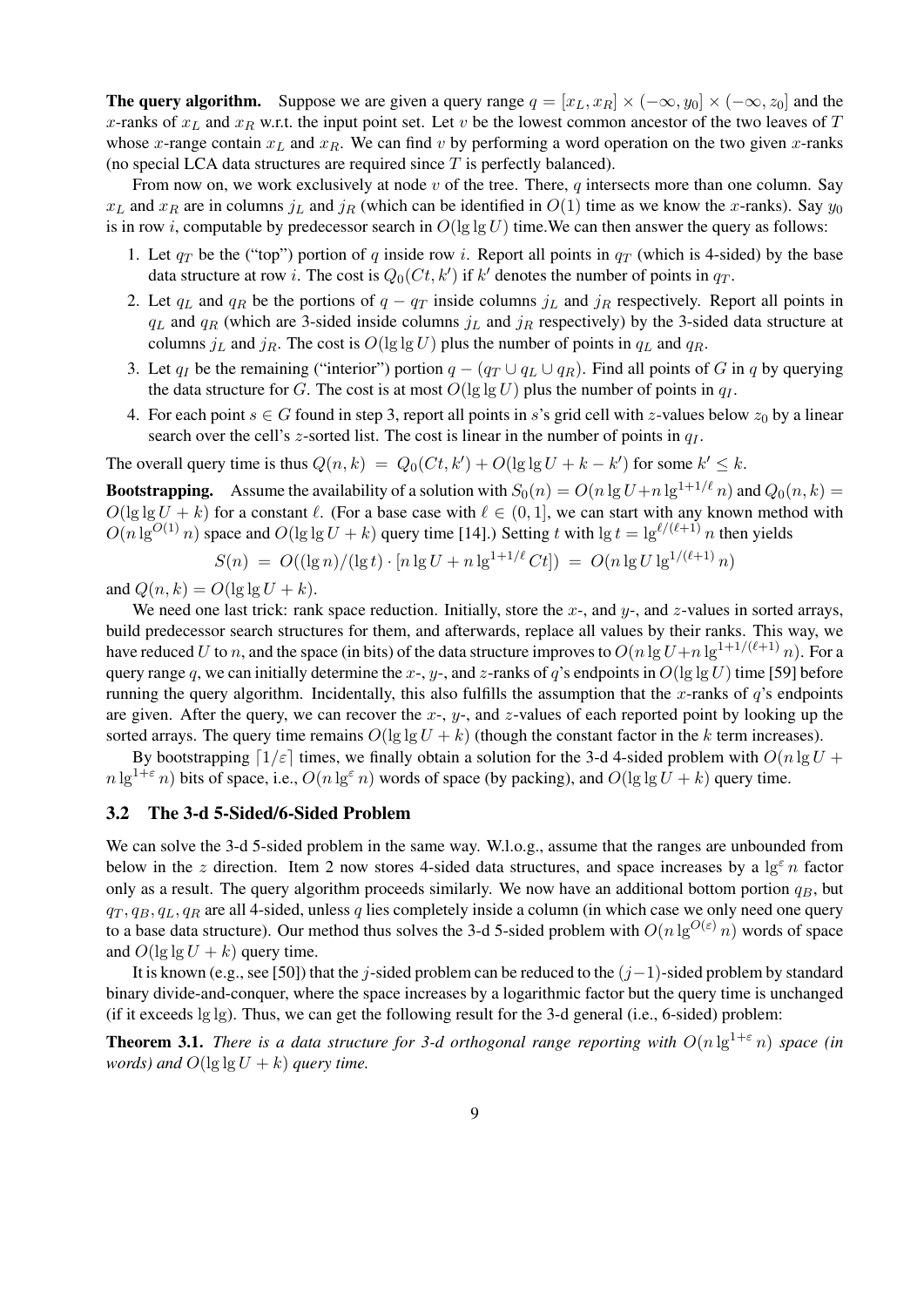### 3.3 Higher dimensions and applications.

It is known that d-dimensional orthogonal range reporting can be reduced to  $(d - 1)$ -dimensional orthogonal range reporting by using a range tree with fan-out b, where the space increases by a  $b^{O(1)} \lg_b n$  factor and the query time increases by a  $\lg_b n$  factor. By setting  $b = \lg^{\epsilon} n$  (and applying rank space reduction at the beginning), Theorem 3.1 implies:

**Corollary 3.2.** *There is a data structure for d-dimensional orthogonal range reporting for any constant*  $d \geq 4$  $\text{with } O(n \lg^{d-2+\varepsilon} n) \text{ space and } O((\lg n / \lg \lg n)^{d-3} \lg \lg n + k) \text{ query time.}$ 

Our method also works for emptiness queries; the same bounds hold with  $k$  set to 0. Here, dominance emptiness structures are sufficient in item 2, and item 4 is unnecessary.

Range minimum queries (finding the point inside a query range with the minimum priority, assuming that each input point is given a priority value) are closely related. For example, the decision version of 2-d range minimum queries (deciding whether the minimum is at most a given value) reduces to 3-d 5-sided emptiness queries. It is no surprise then that we can obtain the same result for 2-d range minimum queries as 3-d 5-sided emptiness. Here, in item 2, we need to replace 3-d 3-sided emptiness structures with 2-d dominance range minimum structures, but 2-d dominance range minimum reduces to point location in the vertical projection of a lower envelope of 3-d orthants. This is an orthogonal 2-d point location problem, which can be solved with  $O(n \lg U)$  space in bits and  $O(\lg \lg U)$  query time [14]. The same analysis thus carries through.

**Theorem 3.3.** *There is a data structure for 2-d range minimum queries with*  $O(n \lg^{\epsilon} n)$  *space and*  $O(\lg \lg U)$ *query time.*

In contrast, modifying Karpinski and Nekrich's 3-d range emptiness method [40] yields a data structure for 2-d range minimum queries with  $O(n \lg^{O(1)} \lg n)$  space but  $O(\lg^2 \lg n)$  query time.

Our method can also give an alternative solution to 2-d orthogonal range reporting with  $O(n \lg \epsilon n)$  space and  $O(\lg \lg U + k)$  time. This solution is arguably slightly simpler than Alstrup, Brodal, and Rauhe's original method [8], as their method requires constant-time 1-d range queries as a subroutine, and also requires a more intricate way of handling rank space reduction.

# 4 Offline Range Reporting

In this section, we present our  $O(n \lg n + k)$  expected time solution for the offline 4-d dominance reporting problem on n query points and n input points, where  $k$  denotes the total output size of all  $n$  queries. In this section, we fix  $w = \varepsilon \lg N$  where N denotes the maximum input size. Any w-bit word operation we introduce can be simulated in  $O(1)$  time by table lookup, after preprocessing in sublinear time  $2^{O(w)} = N^{O(\varepsilon)}$ .

### 4.1 Preliminaries

We begin by describing some key subroutines and tools we need. The first subroutine is an algorithm for a special case of offline 2-d orthogonal point location. Chan and Pǎtraşcu [16] recently studied the offline 2-d orthogonal range counting problem and obtained a linear-time algorithm for the case when the number of points is smaller than  $2^{O(\sqrt{w})}$ . From this result, they then obtained an  $O(n\sqrt{\lg n})$  algorithm for the general case. We apply their bit-packing technique and show that a similar result holds for orthogonal point location (see the appendix for the proof):

Lemma 4.1. *There is an algorithm for offline 2-d orthogonal point location on* n *query points and* n *disjoint* √ axis-aligned rectangles that runs in time  $O(n)$  if  $n \leq 2^{O(\sqrt{w})}$  and the coordinates have been pre-sorted.

The second subroutine is a preliminary method for the offline  $d$ -dimensional orthogonal range reporting problem. A straightforward b-ary version of the range tree, combined with a trivial method for the 1-d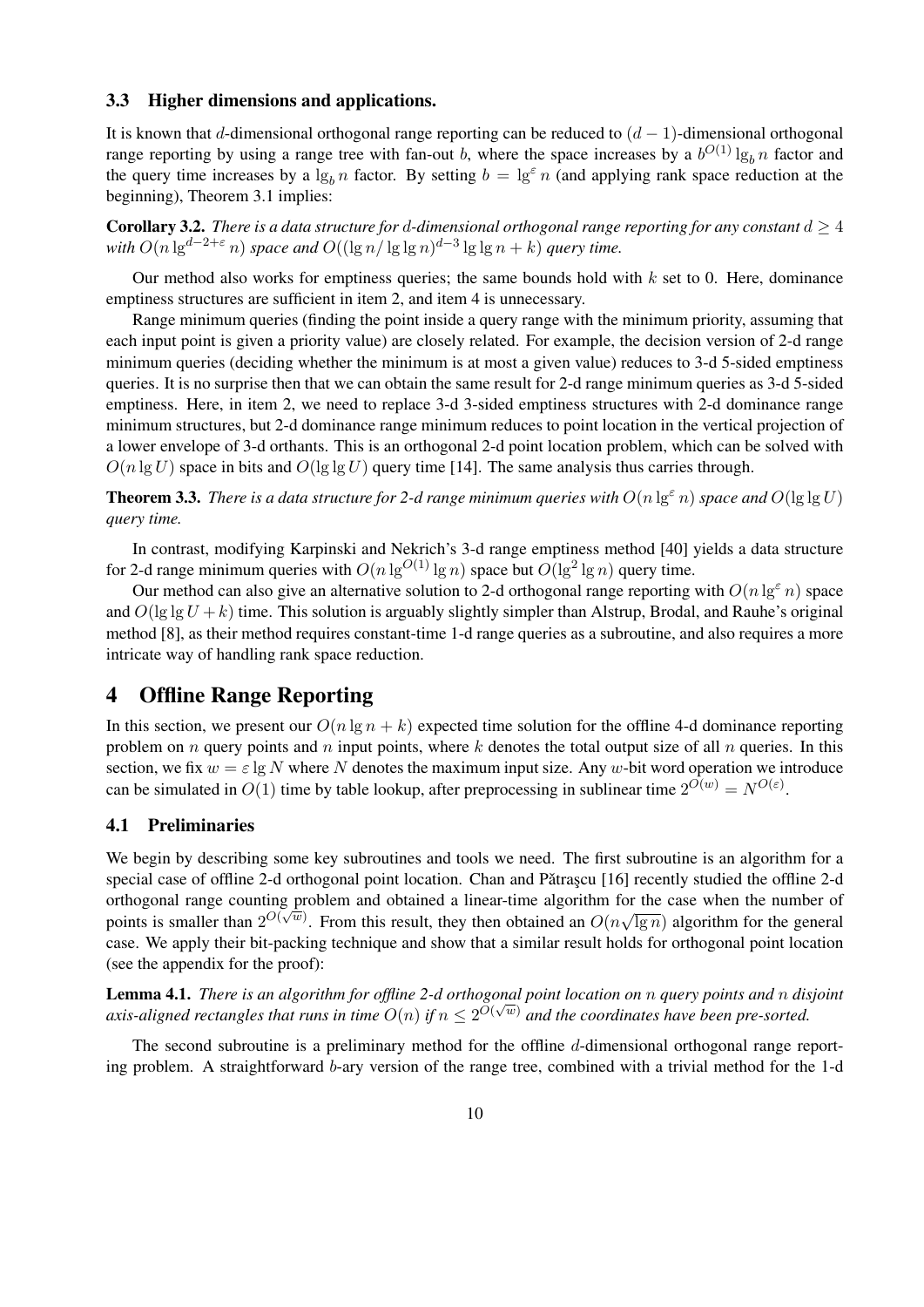base case, easily gives the following bound, which with the right choice of b will turn out to be crucial in establishing our 4-d result:

Lemma 4.2. *There is an algorithm for offline* d*-dimensional orthogonal range reporting on* n *points and* m  $b$ oxes that runs in time  $O(n \lg_b^{d-1} n + b^{d-1} m \lg_b^{d-1} n + k)$ , where  $b \geq 2$  is a parameter and k is the total *output size, if coordinates have been pre-sorted.*

The main geometric tool we use is a randomized version of *shallow cuttings* in 3-d. Let S be a set of  $n$  points in 3-d. Pick a random sample R where each point of S is included independently with probability  $1/K$  for a fixed parameter K. Define the *staircase polyhedron*  $\mathcal{P}(R)$  to be the lower envelope of the orthants  $O_s = [x, \infty) \times [y, \infty) \times [z, \infty)$  over all the points  $s = (x, y, z) \in R$ . Note that the vertices of  $\mathcal{P}(R)$ include all the minimal points of R (and possibly extra points not in R); this orthogonal polyhedron  $\mathcal{P}(R)$ has  $O(|R|)$  number of vertices (by Euler's formula) and can be computed in time  $O(|R| \lg |R|)$  by adapting a standard algorithm for 3-d minima [33, 56] (the time bound can be improved on the RAM). Let  $V\mathcal{D}(R)$ denote the cells in the *vertical decomposition* of the region underneath  $\mathcal{P}(R)$ . The decomposition is defined as follows: take each horizontal face (a polygon) of  $\mathcal{P}(R)$  and form a 2-d vertical decomposition of the face by adding y-vertical line segments at its vertices; finally, extend each resulting subface (a rectangle) downward to form a cell touching  $z = -\infty$ . The decomposition  $\mathcal{V}D(R)$  has  $O(|R|)$  size and can be computed in  $O(|R|)$ additional time. For each cell  $\Delta \in \mathcal{VD}(R)$ , we define its *conflict list*  $S_{\Delta}$  to consist of all points  $s \in S$  with  $O_s$ intersecting  $\Delta$ ; equivalently,  $S_{\Delta}$  consists of all points in S that are dominated by the top-upper-right corner v<sup>∆</sup> of ∆. The decomposition VD(R) and its conflict lists, which together we refer to as a *randomized shallow cutting* of *S*, satisfy some desirable properties:

**Lemma 4.3.** *For a random sample R of S with*  $\mathbb{E}[|R|] = n/K$ *,* 

(a)  $\max_{\Delta \in \mathcal{VD}(R)} |S_{\Delta}| = O(K \lg N)$  *with probability at least*  $1 - 1/N$  *for any*  $N \ge n$ *;* 

(b) 
$$
\mathbb{E}\left[\sum_{\Delta \in \mathcal{VD}(R)} |S_{\Delta}|\right] = O(n);
$$

(c) if a query point q dominates exactly k points of S, then q is covered by  $\mathcal{VD}(R)$  (i.e., lies below  $\mathcal{P}(R)$ ) *with probability at least*  $1 - k/K$ .

*Proof.* (a) and (b) follow from the general probabilistic results by Clarkson and Shor [26, 28]; (c) is obvious by a union bound: if q is above  $\mathcal{P}(R)$ , then some point of S dominated by q must be chosen in R.  $\Box$ 

Matousek [48] provided a deterministic version of shallow cuttings satisfying similar, slightly stronger properties (without the extra logarithmic factor in (a) and with probability 1 in (c) for  $k \le K$ ). Originally, shallow cuttings were developed for halfspace range reporting and defined in terms of arrangements of planes rather than orthants; the first application to dominance range reporting was proposed by Afshani [1]. (A similar concept specific to the case of dominance called t*-approximate boundary* had also appeared [60, 50].)

For our offline problem, however, preprocessing cost matters and the above simpler randomized version is more suitable than its deterministic counterpart. Note that it is not advisable to use shallow cuttings in 4-d directly, since the number of vertices in the staircase polyhedron  $\mathcal{P}(R)$  can be quadratic in |R| in 4-d.

### 4.2 Offline 3-d Dominance Reporting

We warm up by illustrating how randomized shallow cuttings can help solve the offline dominance reporting problem in the 3-d case. The derived solution playes a key role in our 4-d solution. We assume that the given  $n$  input points and  $n$  query points have been pre-sorted.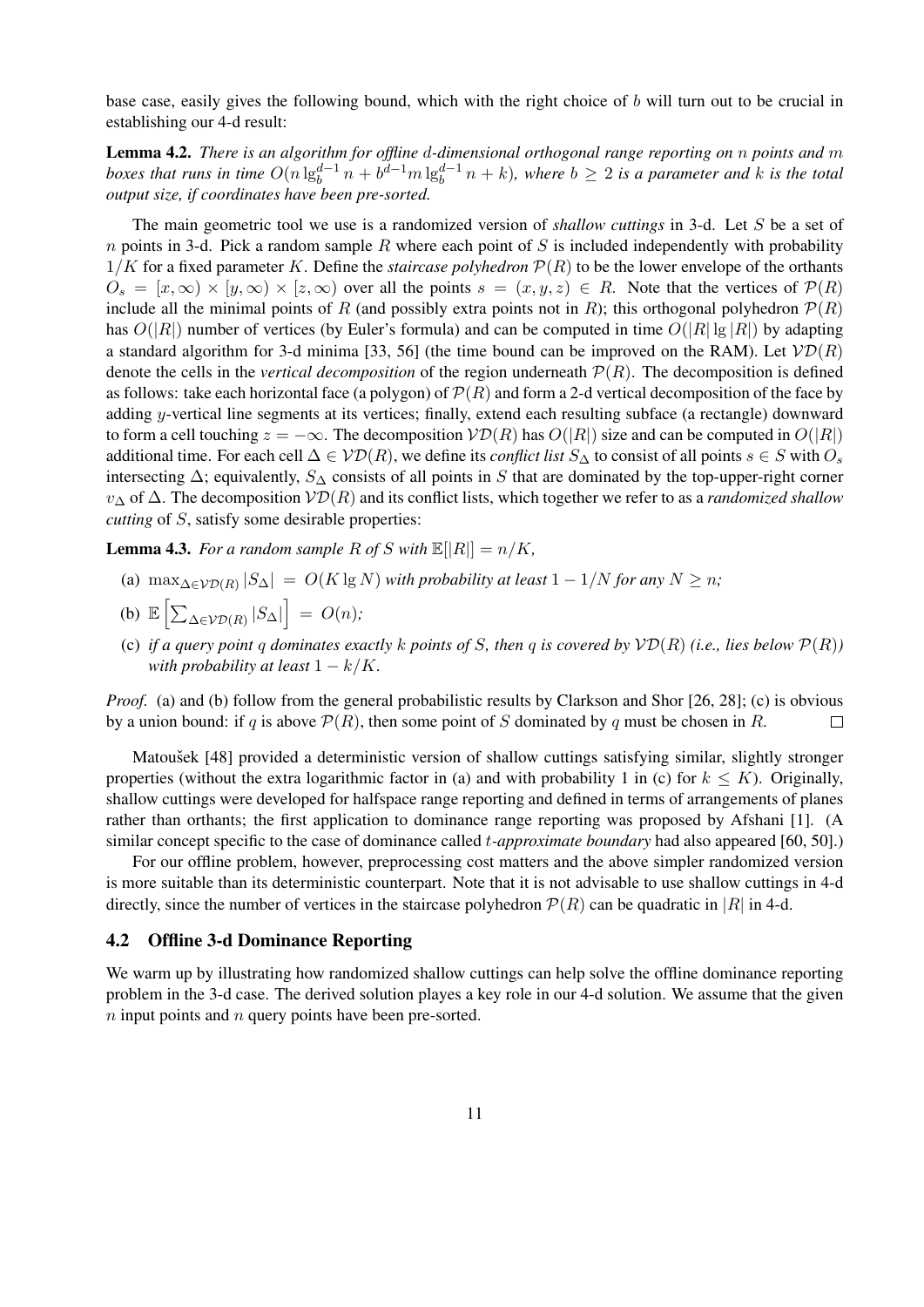**Algorithm.** We pick a random sample R of the input points, where each point is sampled with probability  $1/K$  with  $K := \lg n$ . We first compute  $P(R)$  and  $VD(R)$ .

We next compute the conflict lists for all the cells of  $V\mathcal{D}(R)$  as follows. For each input point s, it suffices to identify all cells whose conflict lists include s. We first find the cell  $\Delta \in \mathcal{VD}(R)$  containing s; this reduces to a 2-d point location query in the xy-projection of  $V\mathcal{D}(R)$ . The top-upper-right corner  $v_{\Delta}$  of  $\Delta$  gives us an initial vertex that dominates s. We observe that all vertices of the polyhedron  $P(R)$  that dominate the point s form a connected subgraph in the graph (the 1-skeleton) induced by the polyhedron. Furthermore, the degree of each node in the graph is at most 3. Thus we can perform a breadth-first search from the initial vertex found to generate all vertices of  $\mathcal{P}(R)$  dominating v, yielding all conflict lists that include v. The total time over all input points  $v$ , excluding the initial point location queries, is linear in the total size of all conflict lists.

For each query point q, we find the cell of  $V\mathcal{D}(R)$  containing q; this again reduces to a 2-d point location query in the projection of  $\mathcal{V}\mathcal{D}(R)$ . If no cell is found (i.e., q is above  $\mathcal{P}(R)$ ), then we say that q is *bad*; otherwise it is *good*. For each cell  $\Delta \in \mathcal{VD}(R)$ , we run an existing algorithm  $A_0$  to solve the offline 3-d dominance reporting subproblem for the input points in the conflict list of  $\Delta$  and the query points inside  $\Delta$ .

This answers all good queries correctly. To finish, we recursively solve the offline 3-d dominance reporting problem on the bad queries and all the input points, where the roles of queries and input points are now reversed. Note that we also reverse the dominance relation, or equivalently, negate all coordinates. After recursing twice, however, we terminate by switching to a known  $O(n \lg n + k)$ -time algorithm (e.g., [45, 56]).

Analysis. Assume that the offline 2-d point location on  $n$  pre-sorted rectangles and query points takes  $O(nQ_{PL}(n))$  time for some non-decreasing function  $Q_{PL}(\cdot)$ . Assume that the initial algorithm  $A_0$  for offline 3-d dominance reporting on n pre-sorted input and query points takes  $O(nQ_0(n) + k)$  (expected) time for some non-decreasing function  $Q_0(\cdot)$ . Note that this implies that the running time for n input points and m query points is  $O((n + m)Q_0(n) + k)$ , by dividing the query points into  $\lceil m/n \rceil$  groups of size at most n when  $m > n$ .

Our algorithm spends expected time at most  $O((n/K) \lg n) = O(n)$  to compute  $P(R)$  and  $V\mathcal{D}(R)$ . Performing point locations on the xy-projection of  $\mathcal{VD}(R)$  (a subdivision of expected size  $O(n/K)$ ) for both the input and query points takes time at most  $O(nQ_{PL}(n))$ . Observe here that the input and query points have been pre-sorted, and so the rectangles can also be pre-sorted in linear time. Constructing the conflict lists by the breadth-first searches takes expected time  $O(n)$  since they have expected size  $O(n)$  by Lemma 4.3(b). Also by Lemma 4.3(a), every conflict list has size  $O(K \lg n)$  w.h.p.; if this condition is violated, we can afford to switch to a trivial polynomial upper bound on the running time. Since the total expected size of the 3-d dominance reporting subproblems at the cells is  $O(n)$ , these subproblems can be solved in total expected time  $O(nQ_0(O(K \lg n))) = O(nQ_0(O(\lg^2 n)))$  plus the output size.

One technicality arises: by our assumption, the coordinates of the input and query points in each subproblem should be pre-sorted first. For the x-coordinates, this can be accomplished by scanning through the global sorted x-list, and for each input or query point s in order, appending s to the end of the linked lists for the cells s participates in. The y- and z-sorted lists can be similarly dealt with. The time required is linear.

By Lemma 4.3(c), the probability that a query with output size  $k_i$  is bad is at most  $k_i/K$ . Thus, the expected number of bad queries is at most  $k/K$  for total output size k. After recursing twice, the expected number of queries and input points both decrease to  $O(k/K)$ . The  $O(n \lg n + k)$  algorithm would then finish in expected time  $O((k/K) \lg n + k) = O(k)$ . We conclude that our algorithm runs in overall expected time  $O(n[Q_{\rm PL}(n) + Q_0(O(\lg^2 n))] + k).$ 

For example, we can use  $Q_{PL}(n) = O(\lg \lg n)$  by the point location method from [14] (actually in the offline setting, we can just use a plane sweep algorithm with a dynamic van Emde Boas trees), and  $Q_0(n)$  $O(\lg n)$  by a known method for 3-d offline dominance reporting [36]. Then our algorithm would run in expected time  $O(n \lg \lg n + k)$ . We now show that an even better result is possible when n is small.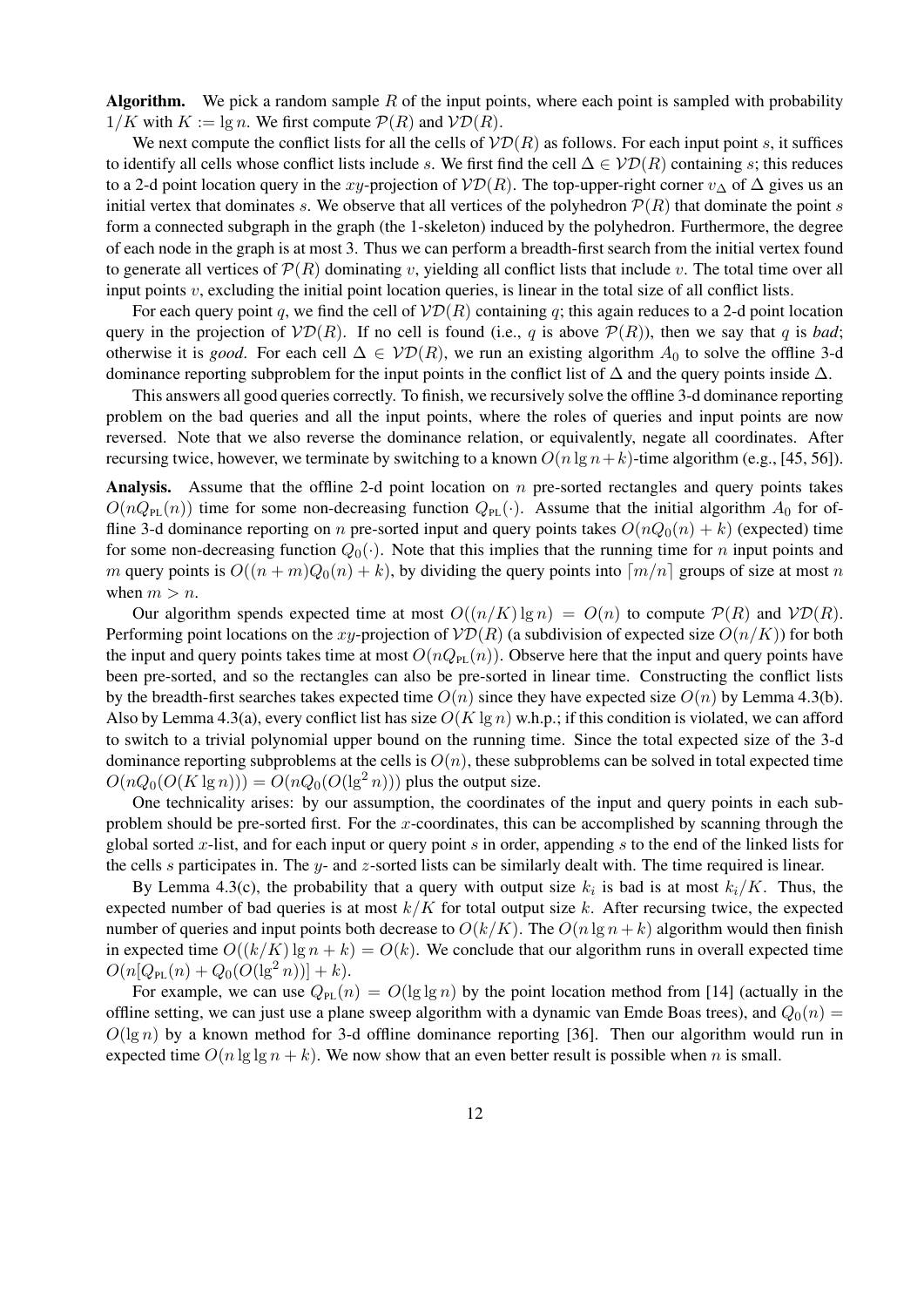**The case of few points.** First consider the case  $n \leq w^{O(1)}$ . By Lemma 4.1,  $Q_{PL}(n) = O(1)$ . We can solve 3-d dominance reporting for  $O(\lg^2 n) = o(w/\lg w)$  points in linear time, since after rank space reduction, the input can be packed into  $o(w)$  bits and the answer can deduced from a word operation. Thus,  $Q_0(O(\lg^2 n))$  =  $O(1)$ . We therefore get an  $O(n + k)$ -time algorithm.

Next consider the case  $n \le 2^{O(\sqrt{w})}$ . By Lemma 4.1,  $Q_{PL}(n) = O(1)$ . Since  $\lg^2 n \le w^{O(1)}$ , by bootstrapping with the first case, we can set  $Q_0(O(\lg^2 n)) = O(1)$ . We therefore get an  $O(n + k)$ -time algorithm.

Theorem 4.4. *There is an algorithm for offline 3-d dominance reporting on* n *input points and* n *query points that runs in expected time*  $O(n\lg\lg n + k)$  *if the coordinates have been pre-sorted. The time bound improves to*  $O(n+k)$  *if in addition,*  $n \leq 2^{O(\sqrt{w})}$ *.* 

## 4.3 Offline 4-d Dominance Reporting

We are now ready to present our offline 4-d algorithm. Our algorithm follows the same basic approach employed by most data structural upper bounds for orthogonal range searching: we construct a range tree on the input points and solve an offline 3-d problem in each node of the tree. Naively, using the  $O(n \lg \lg n + k)$ algorithm from Theorem 4.4 would imply only an  $O(n \lg n \lg \lg n + k)$  algorithm (which nevertheless is an improvement over previous results). We need several additional ideas to achieve the final  $O(n \lg n + k)$  result.

**Algorithm.** Construct a complete binary tree (range tree)  $T$  using the input points ordered by their last coordinate as leaves. Associate each query point to the leaf node containing its successor input point w.r.t. the last coordinate, and project all input and query points on to the first three dimensions. Each internal node  $u$  in T naturally defines an offline 3-d dominance reporting problem, using the query points in the right subtree as queries (the query points of u), and the input points in the left subtree as input (the input points of u). Clearly the combined output of all these 3-d problems constitutes the output for the 4-d problem.

To speed up the solution of these 3-d problems, our first idea is to use randomized shallow cuttings once again, but this time with a different choice of parameter K. Pick a random sample of all the n input points, where each point is included with probability  $1/K$  with  $K := 2^{\sqrt{w}}$ . For each node u in T, let  $R_u$  denote the sample of the input points of u. We first compute  $\mathcal{P}(R_u)$  and  $\mathcal{V}\mathcal{D}(R_u)$ . We next compute the conflict lists for all the cells of  $V\mathcal{D}(R_u)$  as in Section 4.2: namely, we find the cell of  $V\mathcal{D}(R_u)$  containing each input point of  $u$  by point location, and then use breadth-first searches to generate the conflict lists in time linear in their total size. For each query point q of u, we find the cell of  $V\mathcal{D}(R_u)$  containing q by point location. If for a query q, there is at least one ancestor node where q is a query point and no cell is found, we say that q is *bad*. For each cell  $\Delta \in \mathcal{VD}(R_u)$ , we run the algorithm from Section 4.2 to solve the offline 3-d dominance reporting subproblem for the input points of u in the conflict list of  $\Delta$  and the query points of u inside  $\Delta$  which are not bad.

This answers all queries that are not bad in any node. To finish, we recursively solve the offline 4-d dominance reporting problem on query points that are bad in at least one node and all the input points, where the roles of queries and input points are now reversed. After recursing twice, we terminate by switching to a known  $O(n \lg^2 n + k)$ -time algorithm (e.g., [45, 56, 58]).

Analysis, excluding point location. Our algorithm spends expected time at most  $O((n/K) \lg n) = o(n)$ to compute  $\mathcal{P}(R_u)$  and  $\mathcal{V}\mathcal{D}(R_u)$  per level of the tree. The breadth-first searches take expected time  $O(n)$  per level. By Lemma 4.3(a), every conflict list has size  $O(K \lg n) = 2^{O(\sqrt{w})}$  w.h.p.; if this condition is violated at any node, we can afford to switch to a trivial polynomial upper bound on the running time. Since the total expected size of the 3-d dominance reporting subproblems at the cells is  $O(n)$ , these subproblems can be solved in total expected time  $O(n)$  per level, plus the output size, by applying Theorem 4.4 in the "few points" case. One technicality arises: the coordinates of the input and query points in each subproblem should be pre-sorted first. As in Section 4.2, this can be accomplished by scanning through the global sorted  $x$ -,  $y$ -,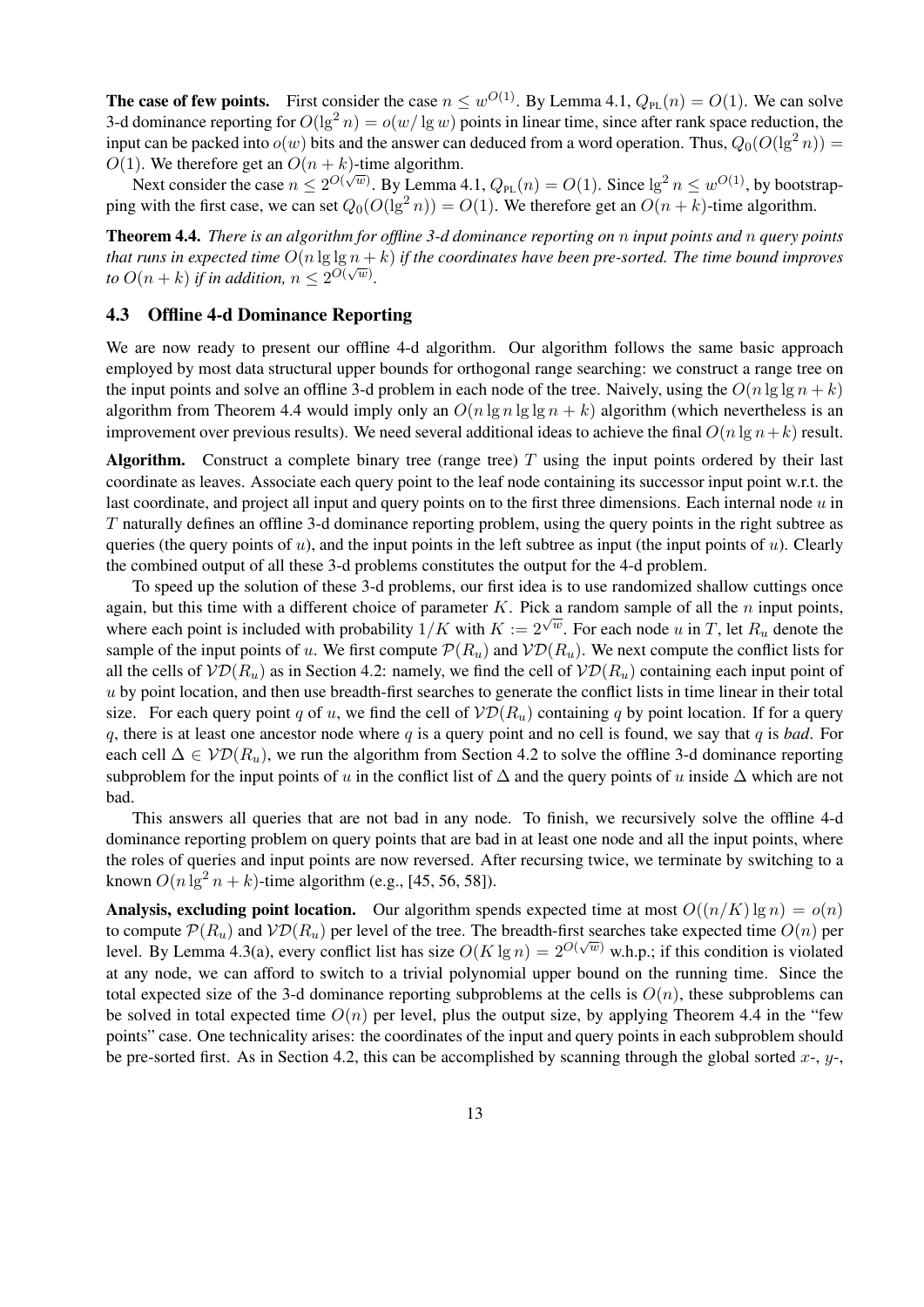and z-lists in linear time. The total time excluding point location cost is then  $O(n)$  per level, i.e.,  $O(n \lg n)$ , plus the output size.

By Lemma 4.3(c), the probability that a query with output size  $k_i$  is bad at one or more nodes is at most  $k_i/K$ . Thus, the expected total number of bad queries at all nodes is at most  $k/K$  for total output size k. After recursing twice, the expected number of queries and input points both decrease to  $O(k/K)$ . The  $O(n \lg^2 n + k)$  algorithm would then finish in expected time  $O((k/K) \lg^2 n + k) = O(k)$ .

**Point location cost.** At each node u, we need to perform point locations on the xy-projection of  $V\mathcal{D}(R_u)$ for all input points and query points of u. Unfortunately, the current best offline 2-d orthogonal point location algorithm in general requires  $O(\lg \lg n)$  time per query, which would result in suboptimal total time  $O(n \lg n \lg \lg n)$ . We suggest the following key idea: solve all the 2-d point location subproblems collectively, by transforming them into one single 3-d problem!

Specifically, consider point locations for the query points of  $u$ ; locations of the input points of  $u$  can be dealt with similarly. The query points for which we must perform a point location in  $\mathcal{V}D(R_u)$  are precisely those in the right subtree of u. These queries lie in a consecutive range of leaves, say  $\ell_i$  through  $\ell_j$ , counted from left to right. We now transform each rectangle  $r = [x_1, x_2] \times [y_1, y_2]$  in the xy-projection of  $V\mathcal{D}(R_u)$ into the 3-d rectangle  $r' = [x_1, x_2] \times [y_1, y_2] \times [i, j]$  and collect the set B of all such 3-d boxes over all nodes in T. Similarly, we transform each query point q to another 3-d query point q'. If q has coordinates  $(x, y, z)$ and lies in leaf  $\ell_i$ , we map q to the point  $q' = (x, y, i)$ . We then collect the set A of all transformed query points, and solve an offline 3-d orthogonal range reporting problem with the points in A and the boxes in B. From the output of this offline problem, we can obtain for each query point in  $A$  the set of boxes in  $B$  that contain it. This gives the answers to all the original 2-d point location queries.

Since the subdivisions  $\mathcal{V}D(R_u)$  have total expected size  $O(n/K)$  per level of the tree, the expected number of boxes in B is  $O((n/K) \lg n)$ . On the other hand, the number of points in A is n, and the total output size of the 3-d problem is  $O(n \lg n)$ , since each point in A lies in  $O(\lg n)$  boxes in B. By applying Lemma 4.2 with  $b = K^{\varepsilon}$ , we can solve the offline 3-d orthogonal range reporting problem in expected time

$$
O(n \lg_b^2 n + b^2(n/K) \lg n \lg_b^2 n + n \lg n) = O(n(\lg n/\lg K)^2 + n \lg n) = O(n \lg n),
$$

due to the fortuitous choice of  $K = 2^{\sqrt{w}}$ . We finally conclude

Theorem 4.5. *There is an algorithm for offline 4-d dominance reporting on* n *input points and* n *query points that runs in expected time*  $O(n \lg n + k)$ *, where* k *is the total output size.* 

### 4.4 Remarks

Background on shallow cuttings. Matousek [48] provided a deterministic version of shallow cuttings satisfying similar, slightly stronger properties as in Lemma 4.3 (without the extra logarithmic factor in (a) and with probability 1 in (c) for  $k \leq K$ ). Originally, shallow cuttings were developed for halfspace range reporting and defined in terms of arrangements of planes rather than orthants; the first application to dominance range reporting was proposed by Afshani [1]. For our offline problem, however, preprocessing cost matters and the above simpler randomized version is more suitable than its deterministic counterpart. Note that it is not advisable to use shallow cuttings in 4-d directly, since the number of vertices in the staircase polyhedron  $\mathcal{P}(R)$  can be quadratic in |R| in 4-d.

Higher dimensions and applications. The d-dimensional problem reduces to the  $(d - 1)$ -dimensional problem at the expense of a logarithmic factor increase, by standard divide-and-conquer. Theorem 4.5 thus implies:

Corollary 4.6. *There is an algorithm for offline* d*-dimensional dominance reporting on* n *input points and* n *query points that runs in expected time*  $O(n \lg^{d-3} n + k)$  *for any constant*  $d \geq 4$ *, where* k *is the total output size.*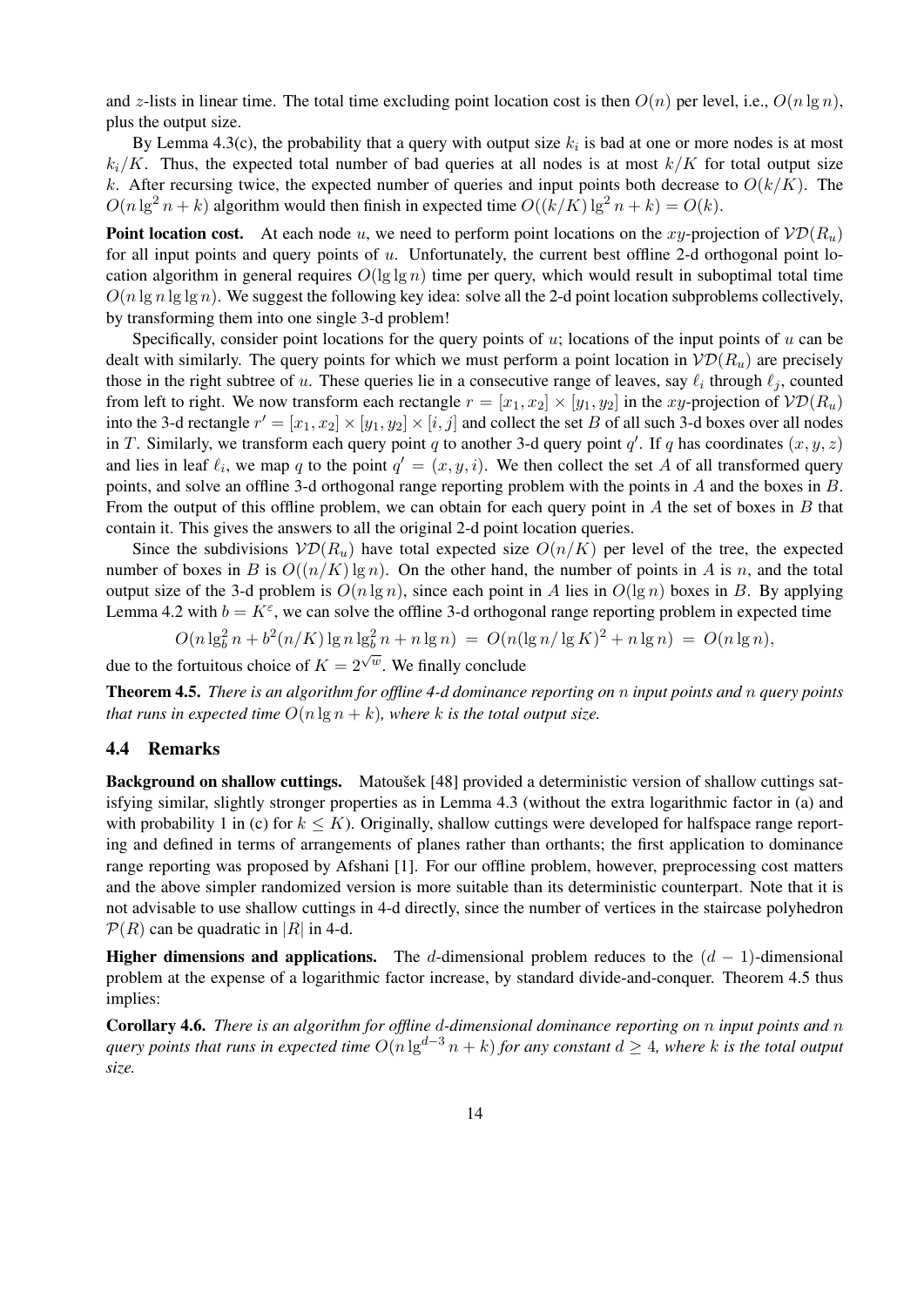Our method also works for offline dominance emptiness; the same bounds hold with  $k$  set to 0. In fact, the algorithms can be slightly simplified: a query point that dominates no input points is good with probability 1 by Lemma 4.3(c), and so there is no need to recurse on the bad queries.

The problem of reporting enclosure pairs for d-dimensional boxes immediately reduces to  $(2d)$ dimensional dominance reporting. The  $d$ -dimensional maxima problem obviously reduces to answering  $n$ d-dimensional offline dominance emptiness queries.

For a less obvious application, consider the computation of the  $L_{\infty}$ -minimum spanning tree of n points. A reduction by Krznaric, Levcopoulos, and Nilsson [42] showed that this problem can be reduced to the *bichromatic*  $L_{\infty}$ -closest pair problem: given n red points and n blue points, find a pair of red and blue points with the smallest  $L_{\infty}$ -distance. Their reduction does not increase the asymptotic running time, if it exceeds  $n \lg n$ . A randomized optimization technique by Chan [13] showed that the problem can be further reduced to the following decision problem, without increasing the asymptotic expected running time: given  $n$  red points and n blue points and a value r, decide whether the  $L_{\infty}$ -distance is at most r. By drawing hypercubes centered at the blue points of side length  $2r$ , this problem in turn is equivalent to deciding whether some blue hypercube contains some red point. Build a grid of side length r. We can assign points and hypercubes to grid cells via hashing in linear expected time. Inside each cell, the blue hypercubes are d-sided. So, the problem reduces to a collection of offline dominance emptiness subproblems with linear total size.

**Corollary 4.7.** *The maxima problem, the bichromatic*  $L_{\infty}$ -closest pair problem, and the  $L_{\infty}$ -minimum span*ning tree problem in any constant dimension*  $d \geq 4$  *can be solved in*  $O(n \lg^{d-3} n)$  *expected time.* 

# References

- [1] P. Afshani. On dominance reporting in 3D. In *Proc. 16th European Symposium on Algorithms*, pages 41–51, 2008.
- [2] P. Afshani, L. Arge, and K. D. Larsen. Orthogonal range reporting in three and higher dimensions. In *Proc. 50th IEEE Symposium on Foundations of Computer Science*, pages 149–158, 2009.
- [3] P. Afshani, L. Arge, and K. D. Larsen. Orthogonal range reporting: Query lower bounds, optimal structures in 3d, and higher dimensional improvements. In *Proc. 26th ACM Symposium on Computational Geometry*, pages 240–246, 2010.
- [4] P. Afshani, J. Barbay, and T. M. Chan. Instance-optimal geometric algorithms. In *Proc. 50th IEEE Symposium on Foundations of Computer Science*, pages 129–138, 2009.
- [5] P. K. Agarwal. Range searching. In J. E. Goodman and J. O'Rourke, editors, *CRC Handbook of Discrete and Computational Geometry*. CRC Press, Inc., 2004.
- [6] P. K. Agarwal and J. Erickson. Geometric range searching and its relatives. In B. Chazelle, J. E. Goodman, and R. Pollack, editors, *Advances in Discrete and Computational Geometry*. AMS Press, 1999.
- [7] M. Ajtai, M. L. Fredman, and J. Komlós. Hash functions for priority queues. *Information and Control*, 63(3):217– 225, 1984. See also FOCS'83.
- [8] S. Alstrup, G. S. Brodal, and T. Rauhe. New data structures for orthogonal range searching. In *Proc. 41st IEEE Symposium on Foundations of Computer Science*, pages 198–207, 2000.
- [9] L. Arge, V. Samoladas, and J. S. Vitter. On two-dimensional indexability and optimal range search indexing. In *Proc. 18th ACM Symposium on Principles of Database Systems*, pages 346–357, New York, NY, USA, 1999. ACM.
- [10] J. L. Bentley. Multidimensional divide-and-conquer. *Communications of the ACM*, 23(4):214–229, 1980.
- [11] J. L. Bentley, K. L. Clarkson, and D. B. Levine. Fast linear expected-time algorithms for computing maxima and convex hulls. In *Proc. 1st ACM/SIAM Symposium on Discrete Algorithms*, pages 179–187, 1990.
- [12] J. L. Bentley and D. Wood. An optimal worst case algorithm for reporting intersections of rectangles. *IEEE Transactions on Computers*, C-29:571–577, 1980.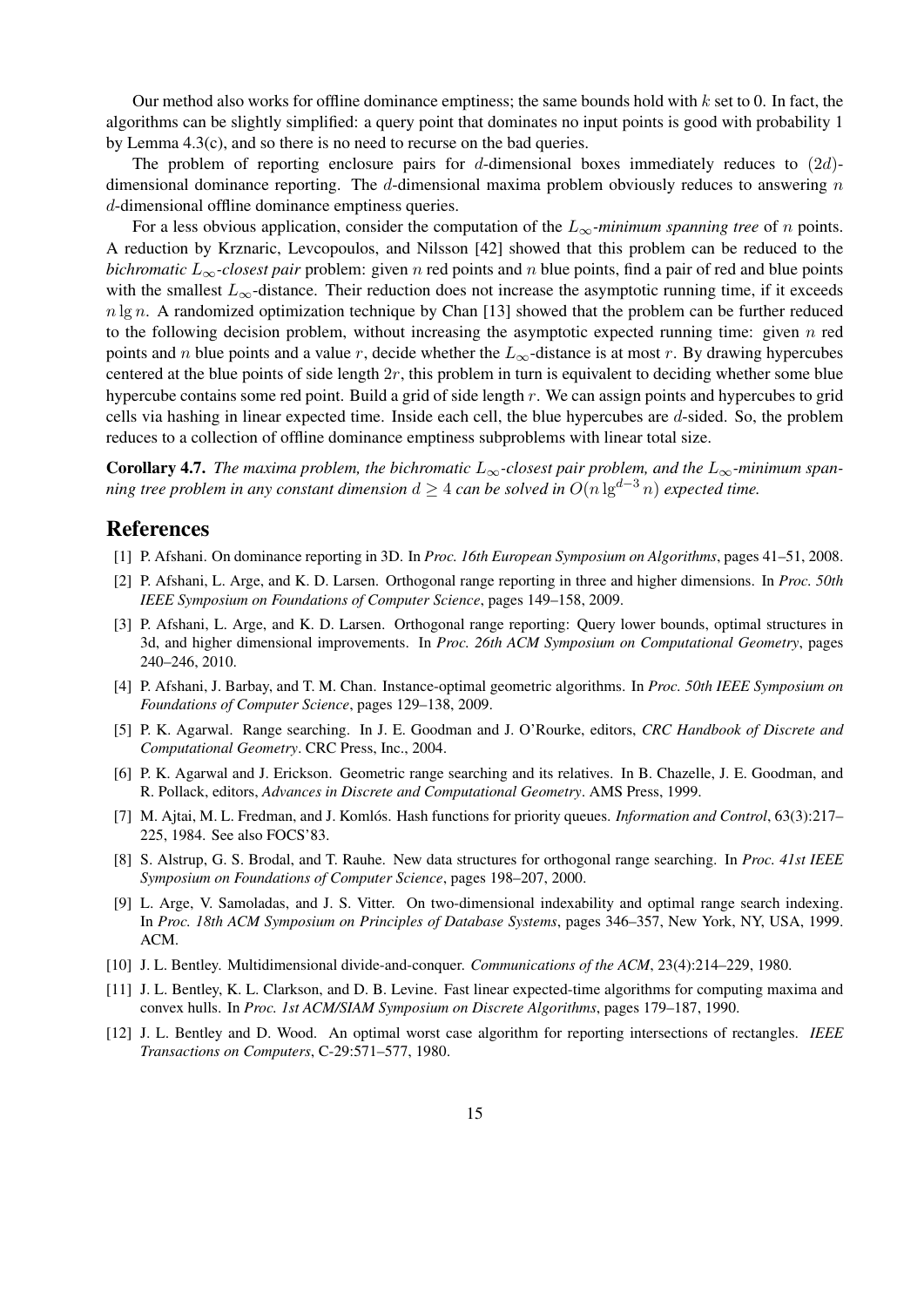- [13] T. M. Chan. Geometric applications of a randomized optimization technique. *Discrete and Computational Geometry*, 22(4):547–567, 1999.
- [14] T. M. Chan. Persistent predecessor search and orthogonal point location in the word RAM. In *Proc. 22nd ACM/SIAM Symposium on Discrete Algorithms*, 2011. To appear.
- [15] T. M. Chan and M. Pǎtraşcu. Transdichotomous results in computational geometry, I: point location in sublogarithmic time. *SIAM Journal on Computing*, 39:703–729, 2009.
- [16] T. M. Chan and M. Pătrascu. Counting inversions, offline orthogonal range counting, and related problems. In *Proc. 21st ACM/SIAM Symposium on Discrete Algorithms*, pages 161–173, 2010.
- [17] T. M. Chan and M. Pătrascu. Transdichotomous results in computational geometry, II: offline search. ACM *Transactions on Algorithms*, submitted, 2010. Preliminary version in STOC'07.
- [18] B. Chazelle. Filtering search: a new approach to query answering. *SIAM Journal on Computing*, 15(3):703–724, 1986.
- [19] B. Chazelle. Functional approach to data structures and its use in multidimensional searching. *SIAM Journal on Computing*, 17(3):427–462, 1988.
- [20] B. Chazelle. Lower bounds for orthogonal range searching: I. the reporting case. *Journal of the ACM*, 37(2):200– 212, 1990.
- [21] B. Chazelle. Lower bounds for orthogonal range searching: part II. the arithmetic model. *Journal of the ACM*, 37(3):439–463, 1990.
- [22] B. Chazelle. An optimal algorithm for intersecting three-dimensional convex polyhedra. *SIAM Journal on Computing*, 21(4):671–696, 1992.
- [23] B. Chazelle. Lower bounds for off-line range searching. In *Proc. 27th ACM Symposium on Theory of Computing*, pages 733–740, 1995.
- [24] B. Chazelle and L. J. Guibas. Fractional cascading: I. A data structuring technique. *Algorithmica*, 1:133–162, 1986.
- [25] B. Chazelle and L. J. Guibas. Fractional cascading: II. Applications. *Algorithmica*, 1:163–191, 1986.
- [26] K. L. Clarkson. New applications of random sampling in computational geometry. *Discrete and Computational Geometry*, 2:195–222, 1987.
- [27] K. L. Clarkson. More output-sensitive geometric algorithms. In *Proc. 35th IEEE Symposium on Foundations of Computer Science*, pages 695–702, 1994.
- [28] K. L. Clarkson and P. W. Shor. Applications of random sampling in computational geometry, II. *Discrete and Computational Geometry*, 4:387–421, 1989.
- [29] J. Fischer. Optimal succinctness for range minimum queries. In *Proc. 9th Latin American Theoretical Informatics Symposium*, pages 158–169, 2010.
- [30] F. W. Fredman and D. E. Willard. Surpassing the information theoretic bound with fusion trees. *Journal of Computer and System Sciences*, 48(3):424–436, 1993.
- [31] M. L. Fredman. A lower bound on the complexity of orthogonal range queries. *Journal of the ACM*, 28(4):696– 705, 1981.
- [32] M. L. Fredman and D. E. Willard. Surpassing the information theoretic bound with fusion trees. *Journal of Computer and System Sciences*, 47(3):424–436, 1993. See also STOC'90.
- [33] H. N. Gabow, J. L. Bentley, and R. E. Tarjan. Scaling and related techniques for geometry problems. In *Proc. 16th ACM Symposium on Theory of Computing*, pages 135–143, 1984.
- [34] M. J. Golin. A provably fast linear-expected-time maxima-finding algorithm. *Algorithmica*, 11:501–524, 1994.
- [35] R. Grossi, A. Orlandi, R. Raman, and S. S. Rao. More haste, less waste: Lowering the redundancy in fully indexable dictionaries. In *Proc. 26th Symposium on Theoretical Aspects of Computer Science*, pages 517–528, 2009.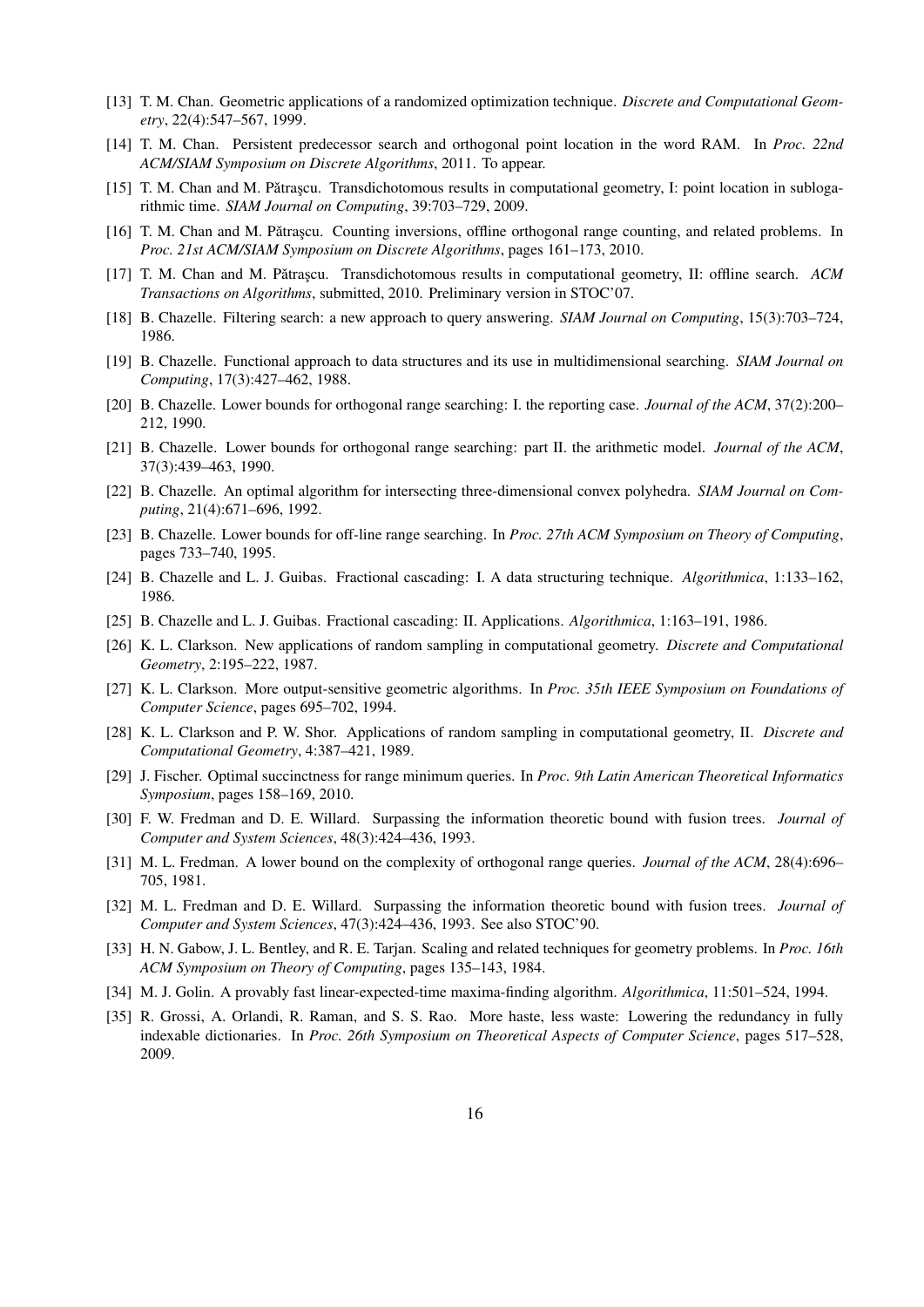- [36] P. Gupta, R. Janardan, M. Smid, and B. Dasgupta. The rectangle enclosure and point-dominance problems revisited. *International Journal of Computational Geometry & Applications*, 7:437–455, 1997.
- [37] Y. Han and M. Thorup. Integer sorting in  $O(n\sqrt{\lg \lg n})$  expected time and linear space. In *Proc. 43rd IEEE Symposium on Foundations of Computer Science*, pages 135–144, 2002.
- [38] J. M. Hellerstein, E. Koutsoupias, D. P. Miranker, C. H. Papadimitriou, and V. Samoladas. On a model of indexability and its bounds for range queries. *Journal of the ACM*, 49(1):35–55, 2002.
- [39] J. JaJa, C. W. Mortensen, and Q. Shi. Space-efficient and fast algorithms for multidimensional dominance reporting and counting. In *Proc. 15th International Symposium on Algorithms and Computation*, pages 558–568, 2004.
- [40] M. Karpinski and Y. Nekrich. Space efficient multi-dimensional range reporting. In *Proc. 15th Annual Combinatorics and Computing Conference*, pages 215–224, 2009.
- [41] D. G. Kirkpatrick and R. Seidel. Output-size sensitive algorithms for finding maximal vectors. In *Proc. 1st ACM Symposium on Computational Geometry*, pages 89–96, 1985.
- [42] D. Krznaric, C. Levcopoulos, and B. J. Nilsson. Minimum spanning trees in d dimensions. *Nordic Journal of Computing*, 6(4):446–461, 1999.
- [43] H. T. Kung, F. Luccio, and F. P. Preparata. On finding the maxima of a set of vectors. *Journal of the ACM*, 22:469–476, 1975.
- [44] G. Lagogiannis, C. Makris, and A. Tsakalidis. A new algorithm for rectangle enclosure reporting. *Information Processing Letters*, 72:177–182, 1999.
- [45] D. T. Lee and F. P. Preparata. An improved algorithm for the rectangle enclosure problem. *Journal of Algorithms*, 3:218–224, 1982.
- [46] G. S. Lueker. A data structure for orthogonal range queries. In *Proc. 19th IEEE Symposium on Foundations of Computer Science*, pages 28–34, 1978.
- [47] C. Makris and A. Tsakalidis. Algorithms for three-dimensional dominance searching in linear space. *Information Processing Letters*, 66(6):277–283, 1998.
- [48] J. Matoušek. Reporting points in halfspaces. *Computational Geometry: Theory and Applications*, 2(3):169–186, 1992.
- [49] E. M. McCreight. Priority search trees. *SIAM Journal on Computing*, 14(2):257–276, 1985.
- [50] Y. Nekrich. A data structure for multi-dimensional range reporting. In *Proc. 23rd ACM Symposium on Computational Geometry*, pages 344–353, 2007.
- [51] Y. Nekrich. Orthogonal range searching in linear and almost-linear space. *Computational Geometry: Theory and Applications*, 42:342–351, 2009.
- [52] M. H. Overmars. Efficient data structures for range searching on a grid. *Journal of Algorithms*, 9:254–275, June 1988.
- [53] M. Pătrașcu. Succincter. In Proc. 49th IEEE Symposium on Foundations of Computer Science, pages 305–313, 2008.
- [54] M. Patrascu. Unifying the landscape of cell-probe lower bounds. In *Proc. 49th IEEE Symposium on Foundations of Computer Science*, pages 434–443, 2008.
- [55] M. Pătrașcu and M. Thorup. Time-space trade-offs for predecessor search. In *Proc. 38th ACM Symposium on Theory of Computing*, pages 232–240, 2006.
- [56] F. P. Preparata and M. I. Shamos. *Computational Geometry: An Introduction*. Springer-Verlag, New York, NY, 1985.
- [57] S. Subramanian and S. Ramaswamy. The P-range tree: a new data structure for range searching in secondary memory. In *Proc. 6th ACM/SIAM Symposium on Discrete Algorithms*, pages 378–387, 1995.
- [58] V. Vaishnavi and D. Wood. Data structures for the rectangle containment and enclosure problems. *Computer Graphics and Image Processing*, 13:372–384, 1980.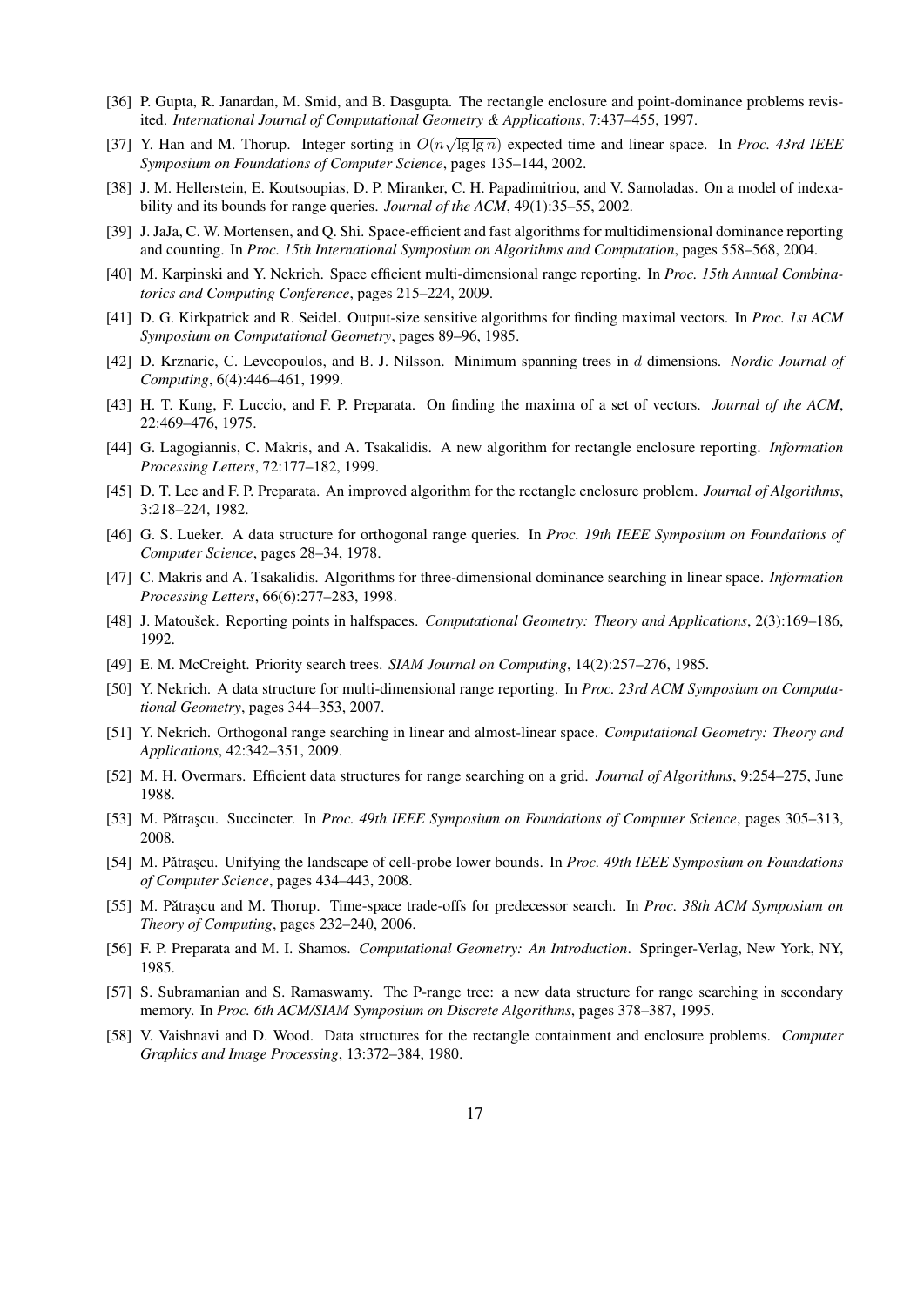- [59] P. van Emde Boas. Preserving order in a forest in less than logarithmic time and linear space. *Information Processing Letters*, 6:80–82, 1977.
- [60] D. E. Vengroff and J. S. Vitter. Efficient 3-D range searching in external memory. In *Proc. 28th ACM Symposium on Theory of Computing*, pages 192–201, 1996.
- [61] D. E. Willard. Lower bounds for the addition-subtraction operations in orthogonal range queries and related problems. *Information and Computation*, 82(1):45–64, 1989.

# A Appendix

### A.1 Succinct Rank Queries (Proof of Lemma 2.3)

The proof is rather standard. We will store a "checkpoint" once every  $\Sigma \lg n$  positions in the array: a record with  $\Sigma$  entries (of  $\lg n$  bits each) that indicates how many elements of each kind we have prior to that position. Then, for each element in the array, we can simply write  $A[i]$  and the number of elements equal to  $A[i]$  between the last checkpoint and i. This uses  $O(\lg(\Sigma \lg n))$  bits per element, so it fits our space bound if  $\Sigma \geq \sqrt{\lg n}$ . The query simply adds the counter stored with  $A[i]$  and the appropriate counter from the last checkpoint.

If the alphabet is smaller, we employ a 2-level scheme. We store a checkpoint as above every  $\Sigma \lg n$ positions. Additionally, every  $\Sigma \lg \lg n$  positions, we store a minor checkpoint: a record of  $\Sigma \lg(\Sigma \lg n)$  =  $O(\Sigma \lg \lg n)$  bits which indicates the number of elements of each kind from the last checkpoint to the minor checkpoint. A query retrieves the appropriate counters from the last checkpoint and the last minor checkpoint, and then must solve the rank problem between the last checkpoint and the query position. Since  $\Sigma \lg \lg n \leq \sqrt{1-\frac{1}{n}}$  $\overline{\lg n} \cdot \lg \lg n$ , the array entries between minor checkpoints fit in  $O(\sqrt{\lg n} \cdot \lg^2 \lg n)$  bits. Thus, we can simply store the array entries in plain form, and use a precomputed table of space  $n^{o(1)}$  to answer rank queries between minor checkpoints in constant time.

### A.2 Offline 2-d Orthogonal Point Location for Few Points (Proof of Lemma 4.1)

The proof follows the bit-packing approach of Chan and Pătrascu  $[16]$ . First scan through the sorted input lists to reduce all coordinates to rank space, that is, every coordinate of a query and rectangle is an integer of value  $O(n)$ .

We reduce our problem to a number of 1-d disjoint-intervals stabbing problems (given a set of points and disjoint intervals, return for each point the interval containing it if the interval exists). Essentially we construct a segment tree on the rectangles (where we divide according to x-coordinates) and solve a 1-d problem in each node: Consider a trie of depth  $O(\lg n)$  over the binary alphabet. For each rectangle  $r = [x_1, x_2] \times [y_1, y_2]$ , let  $\ell_1$  and  $\ell_2$  denote the leaves corresponding to the binary representation of  $x_1$  and  $x_2$ . Now consider the two paths from these leaves to their lowest common ancestor. For each node u on the path to  $\ell_1$  where  $\ell_1$  lies in the left child's subtree, associate the interval  $[y_1, y_2]$  to the right child. For  $\ell_2$ , do the same, but with the roles of left and right reversed. Observe that the y-intervals associated with each node in the trie are disjoint, by the disjointness of the rectangles. Our first task is to compute for each node in the trie, a sorted list of the associated y-intervals, where the list has been packed into words to allow  $O(w/\lg n)$  consecutive intervals to be stored in one word.

We construct these lists essentially by external-memory radix sorting. We start at the root node where we are given the complete input set S in sorted order of bottom  $y$ -coordinates. We scan over this list and distribute the rectangles to two sets,  $S_\ell$  and  $S_r$ , one for the left child of the root, and one for the right. These lists are again packed into words. The set  $S_\ell$  contains those rectangles  $[x_1, x_2] \times [y_1, y_2]$  for which the left child lies on the path from the root to either of the leaves corresponding to the binary representation of  $x_1$  or  $x_2$ . The set  $S_r$  is similar. Observe that this can be determined directly from the binary representation of  $x_1$ and  $x_2$ . Furthermore, if  $[x_1, x_2]$  completely contains the range of x-coordinates stored in the leaves associated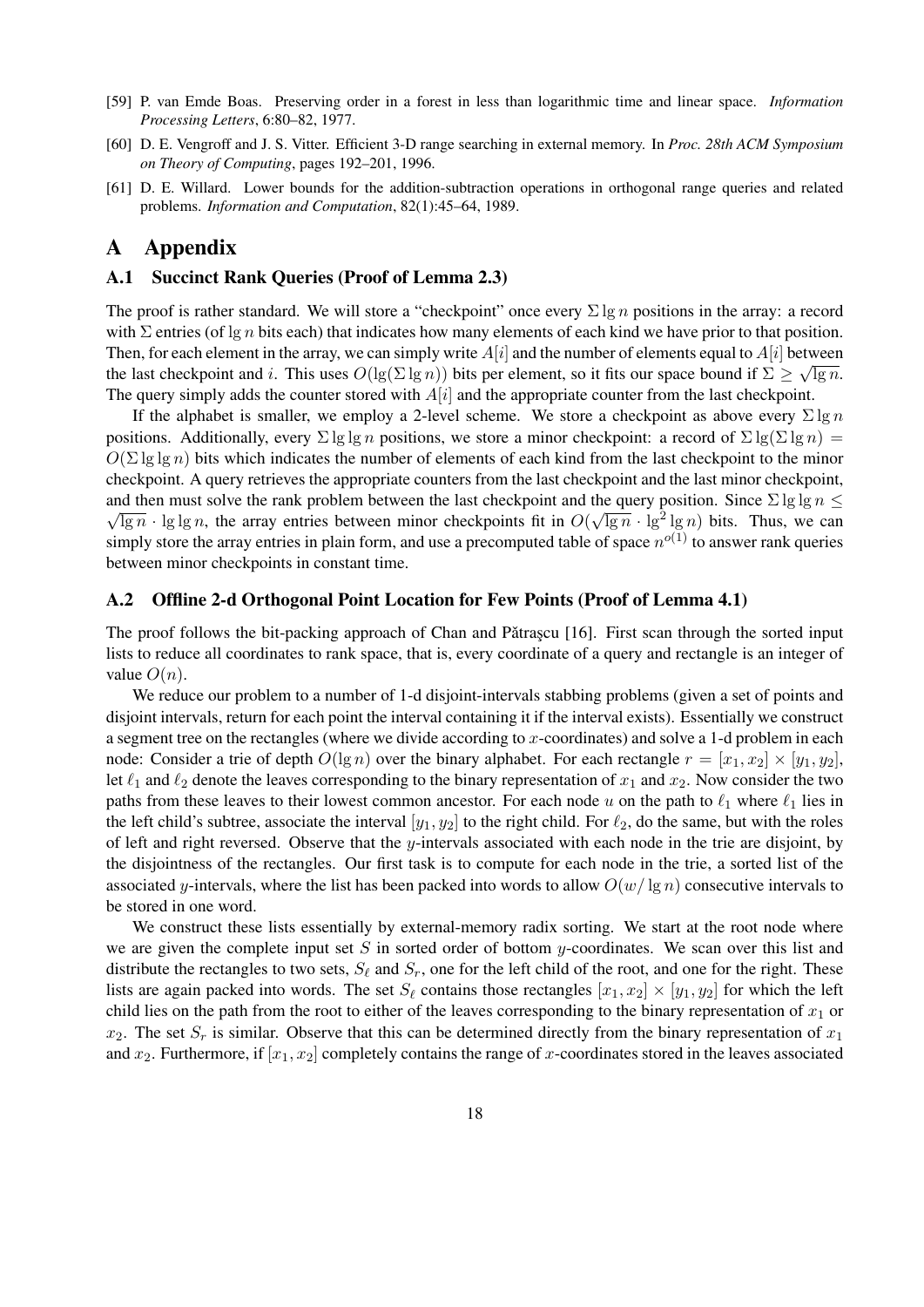with either the left or the right subtree, we append  $[y_1, y_2]$  to a list stored for the root of that subtree. These lists are also packed into words. Finally, we recurse on the left and right subtree, using  $S_\ell$  and  $S_r$  as input respectively.

Since the rectangles in S are given in sorted y-order and the y-intervals associated with each node are disjoint, this correctly constructs the desired lists. Furthermore, observe that we can handle all  $O(w/\lg n)$ rectangles stored in one word in  $O(1)$  time using table lookups. Thus we spend  $O((n \lg n)/w)$  time on each of  $O(\lg n)$  levels of the trie to construct the desired lists; the total time is  $O((n \lg^2 n)/w)$ .

We now associate each query  $(x, y)$  to the set of nodes on the path from the root to the leaf corresponding to the binary representation of x. Using the same approach as for the rectangles, we obtain a y-sorted list of the associated queries in each node of the trie in total time  $O((n \lg^2 n)/w)$ . To finish, we solve the 1-d disjoint-intervals stabbing problem in each node of the trie by scanning the list of associated intervals and the list of associated queries simultaneously (in order of y-coordinates). Note that we produce output only when an interval contains a query point. Using table lookups when performing the scan, we may advance at least one word in one of the lists in  $O(1 + k')$  time, where k' denotes the output size between the queries and the intervals in the two considered words. Over the entire trie, the total output size is  $O(n)$  and the total cost is  $O((n\lg^2 n)/w + n) = O(n)$  for  $n \leq 2^{O(\sqrt{w})}$ .

### A.3 An Alternative Algorithm for a Special Case of 4-d Offline Dominance Emptiness

In this subsection, we give an alternative *deterministic*  $O(n \lg n)$ -time algorithm for a special case of 4-d offline dominance emptiness: given  $n$  red points and  $n$  blue points, decide whether there exists a red point p and a blue point q such that p is dominated by q. The original 4-d offline dominance emptiness problem is stronger: there, we want to know for every blue point q whether there exists a red point dominated by q. This special case is sufficient, for example, to solve the bichromatic  $L_{\infty}$ -closest pair and the  $L_{\infty}$ -minimum spanning tree problem discussed in Section 4.4; however, it is not sufficient to solve the maxima problem. The alternative algorithm has the advantage that it avoids "bit tricks", though it requires a nontrivial subroutine an algorithm of Chazelle [22] for intersecting convex polyhedra.

We first consider the problem in 3-d. It has been observed that techniques for halfspace range searching can often be adapted to dominance range searching [1]. We first point out an explicit way to reduce dominance to halfspace range searching. Surprisingly, this reduction has not appeared before to the authors' knowledge (although the idea behind the reduction, which is based on an exponentially spaced grid, is commonplace). Specifically, fix a constant  $r > 3$ . Assume that all the points have positive integer coordinates (we can initially sort the coordinates once at the beginning and reduce to rank space). Transform each red point  $p = (i, j, k)$ to the point  $p^* = (r^i, r^j, r^k)$ . Transform each blue point  $q = (a, b, c)$  to the halfspace  $q^* = \{(x, y, z) :$  $x/r^a + y/r^b + z/r^c \le 3$ . It is easy to see that p is dominated by q iff p<sup>\*</sup> lies inside  $q^*$ : if  $i \le a, j \le b$ , and  $k \leq c$ , then  $r^i/r^a + r^j/r^b + r^k/r^c \leq 3$ , but if  $i > a$ ,  $j > b$ , or  $k > c$ , then  $r^i/r^a + r^j/r^b + r^k/r^c \geq r > 3$ .

Let P be the convex hull of the transformed red points and  $Q$  be the intersection of the complements of the transformed blue halfspaces. Then the answer to our red/blue dominance problem is no iff every transformed red point lies in the complement of every transformed blue halfspace, i.e., P lies inside Q, i.e.,  $P \cap Q = P$ . Chazelle [22] has given a linear-time algorithm for intersecting two convex polyhedra. Thus, the 3-d problem can be solved in linear time, provided that the polyhedra P and Q are given.

Now, to solve the 4-d problem, we build a binary range tree  $T$  according to the last coordinate as before and obtain a series of 3-d subproblems of total size  $O(n \lg n)$ . Observe that we can pre-compute the red convex hulls P at all the nodes of T bottom-up in  $O(n \lg n)$  time, by repeatedly using Chazelle's linear-time algorithm for merging two convex hulls (computing the convex hull of two convex polyhedra is dual to intersecting two convex polyhedra). Similarly, we can pre-compute the blue halfspace intersections  $Q$  at all the nodes of  $T$  in  $O(n \lg n)$  time, again by repeatedly using Chazelle's algorithm for intersecting two halfspace intersections.